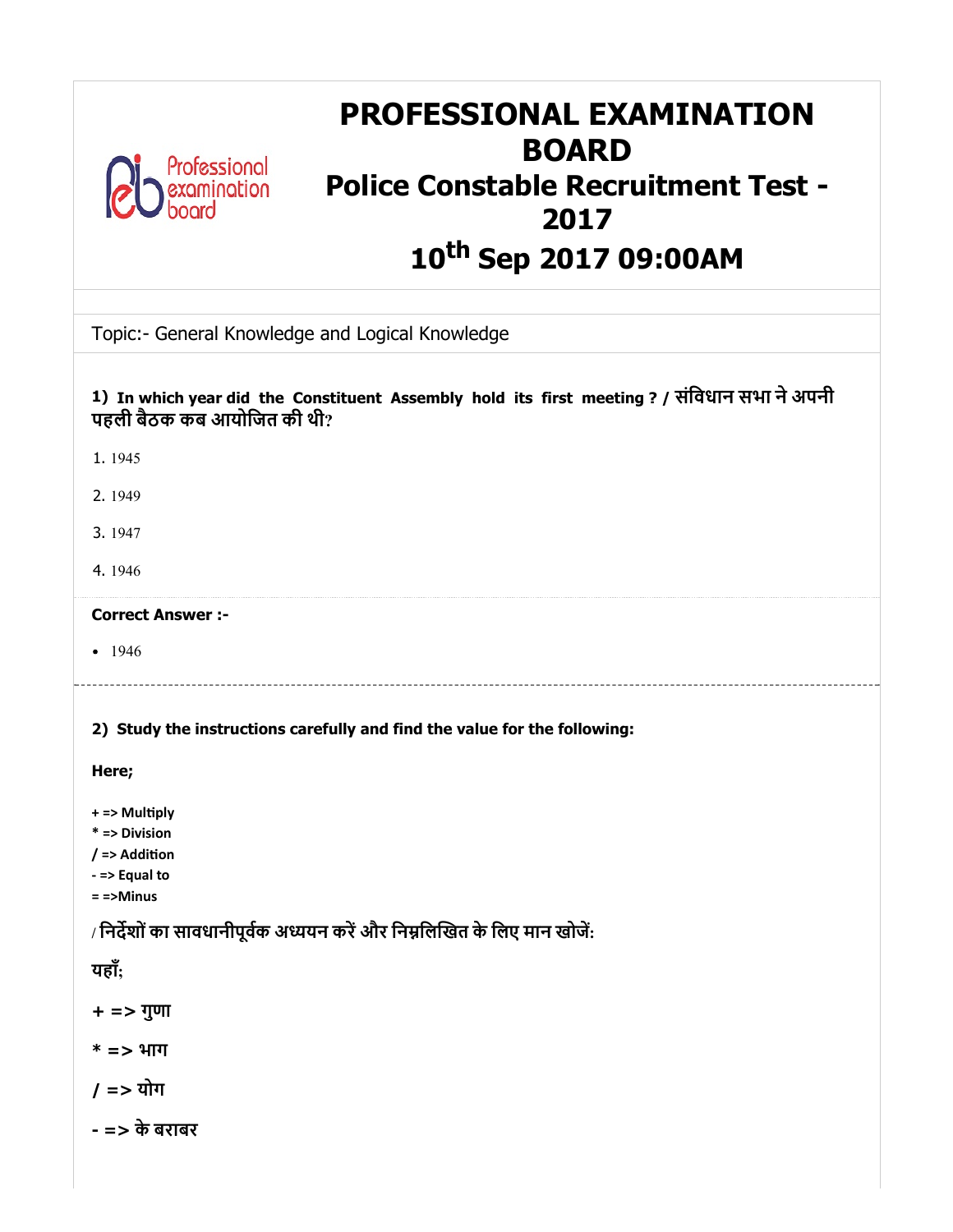3) Konark temple is situated in the state of / कोणार्क मंदिर निम्न राज्य में स्थित है: 4) When was the Gandhi-Irwin Pact signed? / गांधी-इरिवन समझौता कब हारत आ था? 5) Which city in India has the oldest metro? / भारत में कौन से शहर में सबसे पुराना मैट्रो है? = =>घटाव  $(5 / 7) + 3 * 3 + (10 = 4)$ 1. 72 2. 16 3. 15 4. 30 Correct Answer :-  $-72$ 1. Andhra Pradesh / आन्ध्र प्रदेश 2. Odisha / उड़ीसा 3. Kerala / केरल 4. Madhya Pradesh / मय देश Correct Answer :- Odisha / उड़ीसा 1. 1931 2. 1929 3. 1932 4. 1935 Correct Answer :- • 1931 1. Kolkata / कोलकाता 2. Bengaluru / बेंगलुरू 3. Mumbai / मुंबई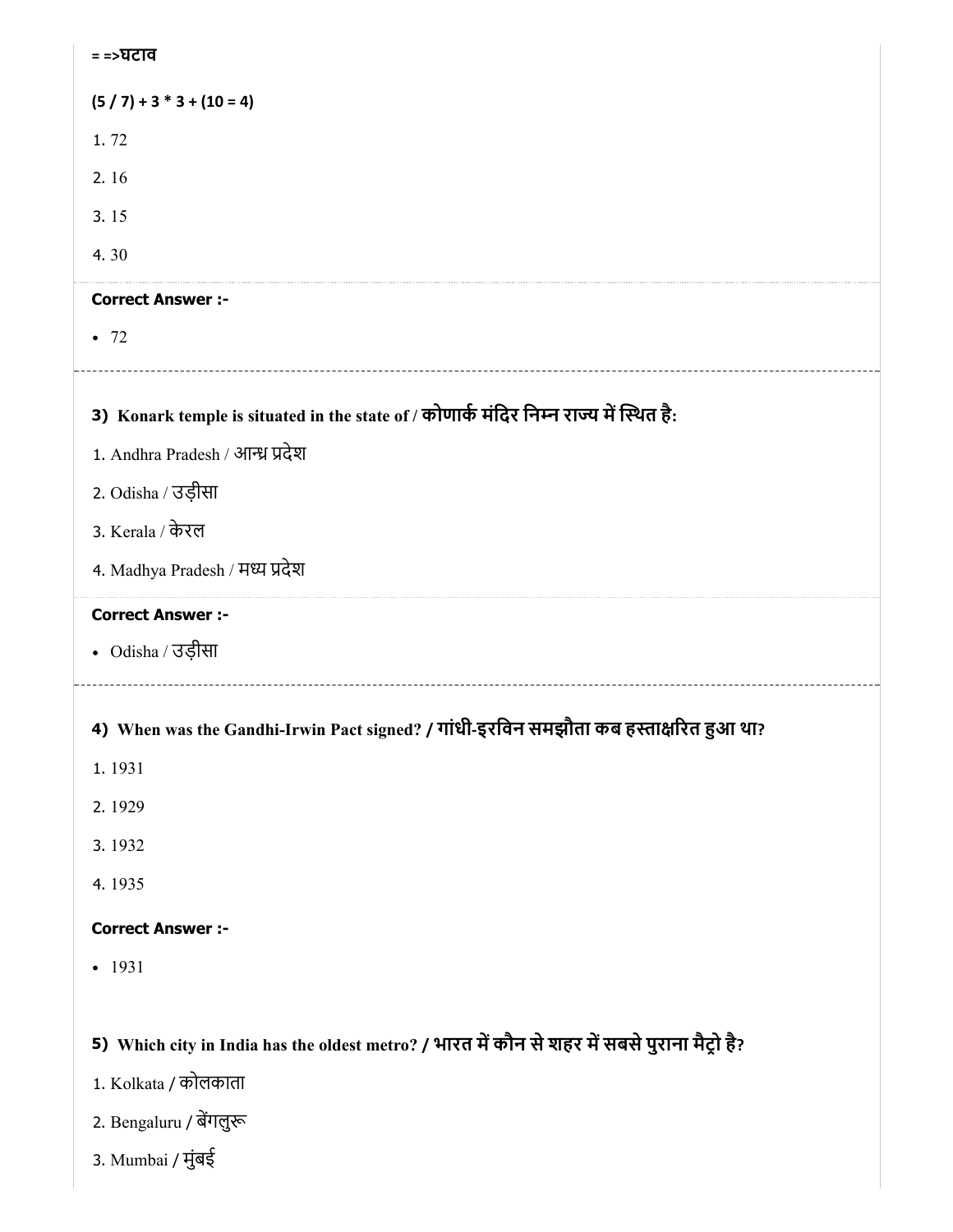4. Delhi / िदी

### Correct Answer :-

• Kolkata / कोलकाता

# 6) Which of the following is not a World Heritage Site according to UNESCO? / यूनेस्को के अनुसार निम्न में से कौन सा विश्व धरोहर स्थल नहीं है?

- 1. Chhatrapti Shivaji Terminus / छत्रपति शिवाजी टर्मिनस
- 2. Elephanta Caves / एलिफेंटा गुफाएं
- 3. Mysore Palace / मैसूर महल
- 4. Hill Forts, Rajasthan / िहल फोट, राजथान

# Correct Answer :-

Mysore Palace / मैसूर महल

# 7) Which of the following does the concept of 'Secularism' in the Constitution of India envisage? / निम्नांकित में से कौन सा भारतीय संविधान में 'धर्मनिरपेक्षता' संप्रत्यय की परिकल्पना करता है?

- 1. Hinduism as State religion / राज्य धर्म के रूप में हिंदु धर्म
- 2. Rejection of all religions / सभी धर्मों की अस्वीकृति
- 3. None of the above / उपर्युक्त में से कोई नहीं
- 4. Equal status for all religions / सभी धर्मों की समान हैसियत

# Correct Answer :-

• Equal status for all religions / सभी धर्मों की समान हैसियत

# 8) Which of the following is the world's first airport to fully operate on Solar power? / पूर्ण रूप से सौर ऊर्जा से संचालित दुनिया का प्रथम हवाई अड्डा निम्न में से कौन सा है?

- 1. Devi Ahilyabai Holkar International Airport / देवी अहिल्या बाई होलकर अंतर्राष्ट्रीय हवाई अड्डा
- 2. Cochin International Airport / कोचीन अंतर्राष्ट्रीय हवाई अड्डा
- 3. Amritsar International Airport. / अमृतसर अंतर्राष्ट्रीय हवाई अड्डा
- 4. Raja Bhoj International Airport / राजा भोज अंतर्राष्ट्रीय हवाई अड्डा

# Correct Answer :-

• Cochin International Airport / कोचीन अंतर्राष्ट्रीय हवाई अड्डा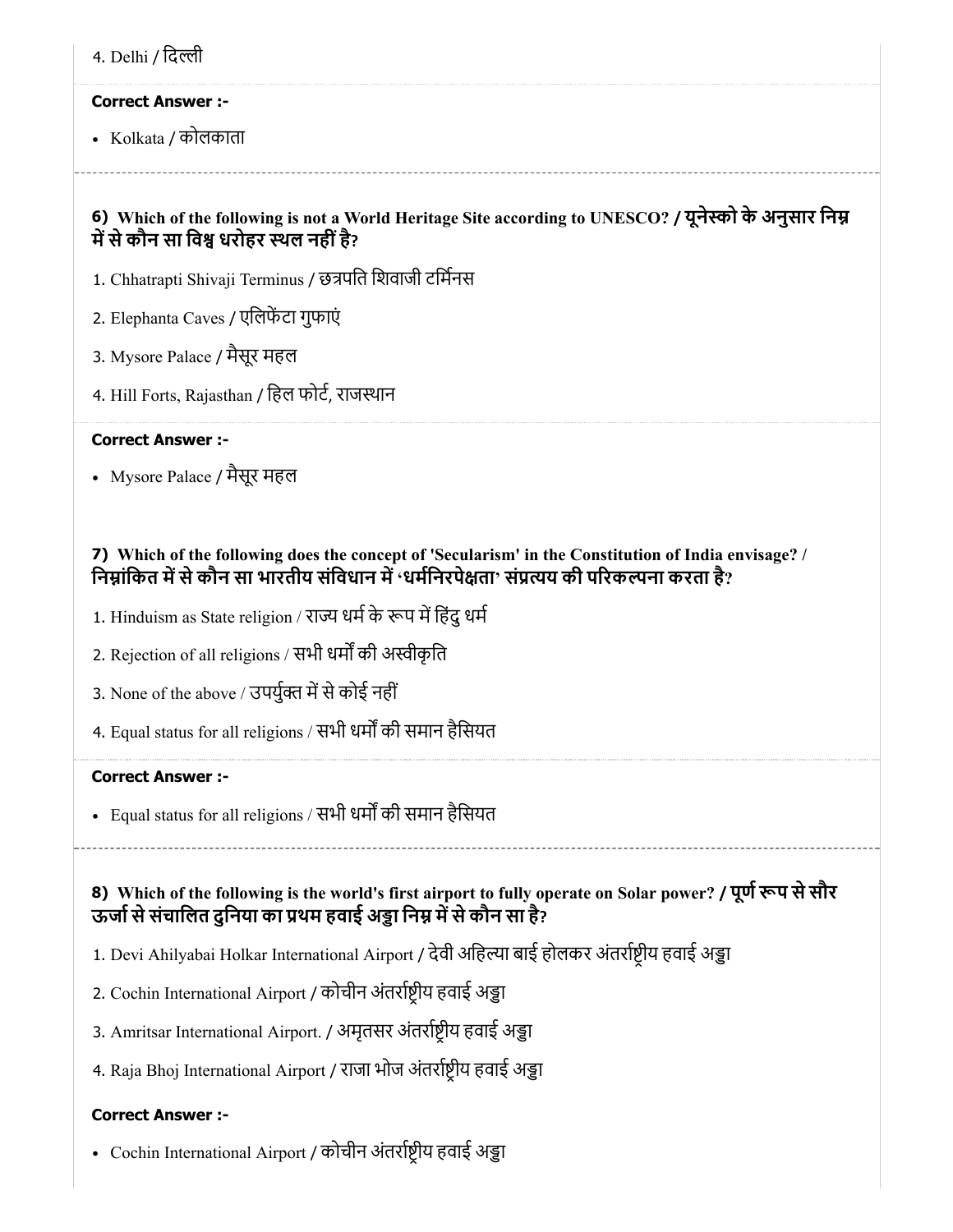| 9) WWF launched "Project Tiger" in Madhya Pradesh in the year / WWF ने मध्य प्रदेश में 'प्रोजेक्ट<br>टाइगर' इस वर्ष में शुरू की                                                                                           |
|---------------------------------------------------------------------------------------------------------------------------------------------------------------------------------------------------------------------------|
| 1.1979                                                                                                                                                                                                                    |
| 2.1969                                                                                                                                                                                                                    |
| 3.1973                                                                                                                                                                                                                    |
| 4.2000                                                                                                                                                                                                                    |
| <b>Correct Answer :-</b>                                                                                                                                                                                                  |
| $-1973$                                                                                                                                                                                                                   |
| 10) "Jana-gana-mana" was composed by / "जन-गण-मन" इनके द्वारा लिखा गया था                                                                                                                                                 |
| 1. Rabindranath Tagore / रवीन्द्रनाथ ठाकुर                                                                                                                                                                                |
| 2. Bankim Chandra Chatterjee / बंकिम चंद्र चटर्जी                                                                                                                                                                         |
| 3. Muhammad Iqbal / मुहम्मद इकबाल                                                                                                                                                                                         |
| 4. Sarojini Naidu / सरोजिनी नायडू                                                                                                                                                                                         |
| <b>Correct Answer :-</b>                                                                                                                                                                                                  |
| • Rabindranath Tagore / रवीन्द्रनाथ ठाकुर                                                                                                                                                                                 |
| 11) In the absence of the President and Vice-President, who discharges the functions of the President? /<br>राष्ट्रपति और उपराष्ट्रपति की अनुपस्थिति में, राष्ट्रपति के कार्यों का निर्वाहन कौन करता है?                  |
| 1. Attorney General / महान्यायवादी                                                                                                                                                                                        |
| 2. Comptroller and Auditor-General / नियंत्रक और महालेखा परीक्षक                                                                                                                                                          |
| 3. Chief Justice of India / भारत के मुख्य न्यायाधीश                                                                                                                                                                       |
| 4. Advocate General / महाधिवक्ता                                                                                                                                                                                          |
| <b>Correct Answer :-</b>                                                                                                                                                                                                  |
| • Chief Justice of India / भारत के मुख्य न्यायाधीश                                                                                                                                                                        |
| 12) Dam that is built on Chambal which is on the border between Rajasthan and Madhya Pradesh is the<br>/ बांध जो चंबल नदी पर बनाया गया हे जो मध्यप्रदेश व राजस्थान की सीमा पर है<br>1. Gandhi Sagar Dam / गांधी सागर बांध |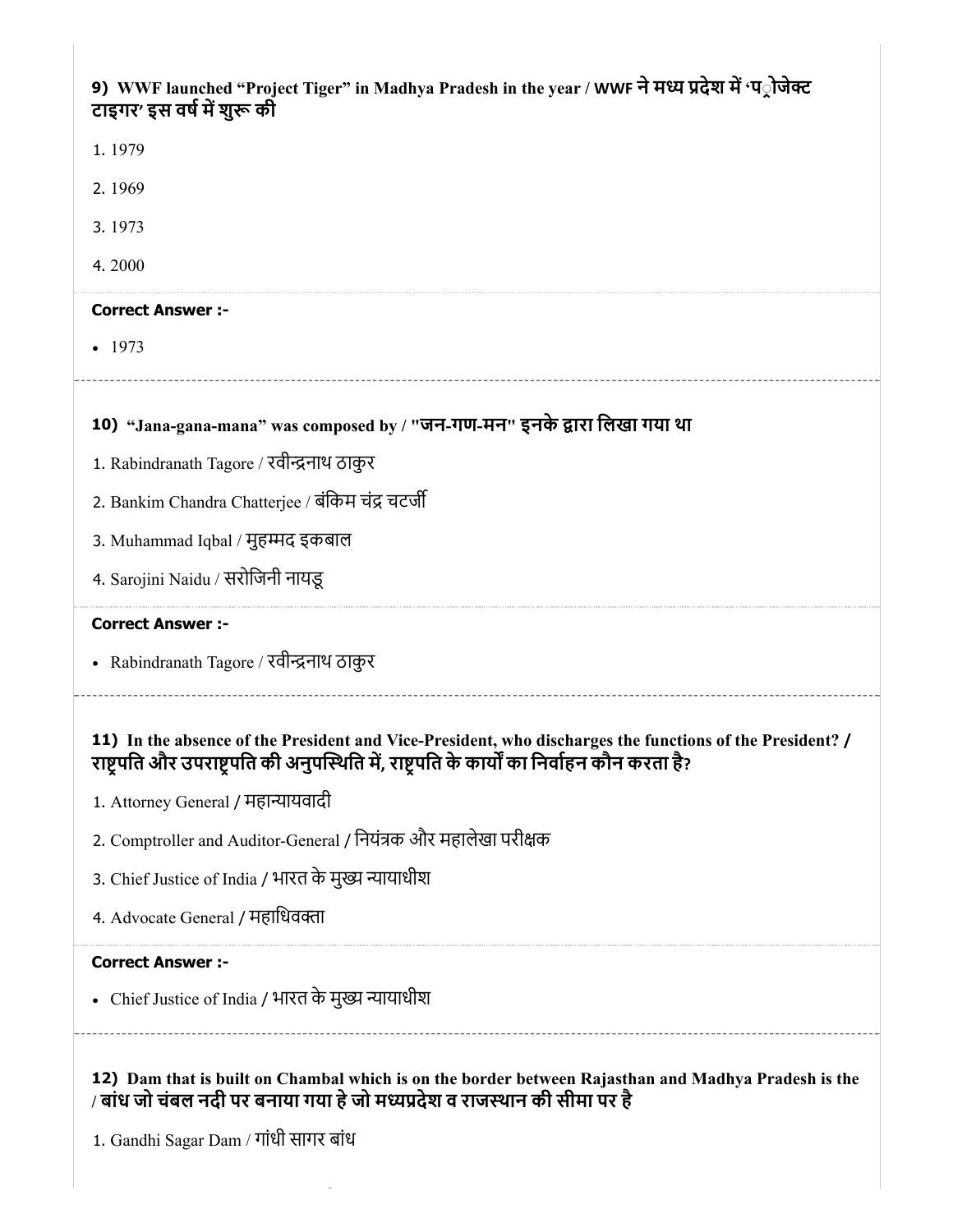| 2. Sardar Sarovar Dam / सरदार सरोवर बांध                                                                                                                                        |
|---------------------------------------------------------------------------------------------------------------------------------------------------------------------------------|
| 3. Indira Gandhi Dam / इन्दिरा गांधी बांध                                                                                                                                       |
| 4. Sanjay Sagar Dam / संजय सागर बांध                                                                                                                                            |
| <b>Correct Answer :-</b>                                                                                                                                                        |
| • Gandhi Sagar Dam / गांधी सागर बांध                                                                                                                                            |
| 13) Chitrakoot is a popular name from the epic period of Ramayana. Chitrakoot is located in District /<br>चित्रकूट रामायण काल से ही एक लोकप्रिय नाम है  यह इस जिले में स्थित है |
| 1. Sidhi / सीधी                                                                                                                                                                 |
| 2. Panna / पन्ना                                                                                                                                                                |
| 3. Rewa / रीवा                                                                                                                                                                  |
| 4. Satna / सतना                                                                                                                                                                 |
| <b>Correct Answer :-</b>                                                                                                                                                        |
| • Satna / सतना                                                                                                                                                                  |
| 14) Fundamental Rights are enshrined in the Constitution in : / मौलिक अधिकार संविधान के इस भाग में<br>निहित हैं:                                                                |
| 1. Part III / भाग III                                                                                                                                                           |
| 2. Part IV / भाग IV                                                                                                                                                             |
| 3. Part VI / भाग VI                                                                                                                                                             |
| 4. Part I / भाग I                                                                                                                                                               |
| <b>Correct Answer :-</b>                                                                                                                                                        |
| • Part III / भाग III                                                                                                                                                            |
|                                                                                                                                                                                 |
| 15) Khajuraho was the capital to the____ Rulers. / खजुराहो___ शासकों की राजधानी थी।                                                                                             |
| 1. Chandela / चंदेला                                                                                                                                                            |
| 2. Kanha / कान्हा                                                                                                                                                               |
| 3. Mauryian / मौर्यान                                                                                                                                                           |
| 4. Satavahana / सतवाहना                                                                                                                                                         |
| <b>Correct Answer :-</b>                                                                                                                                                        |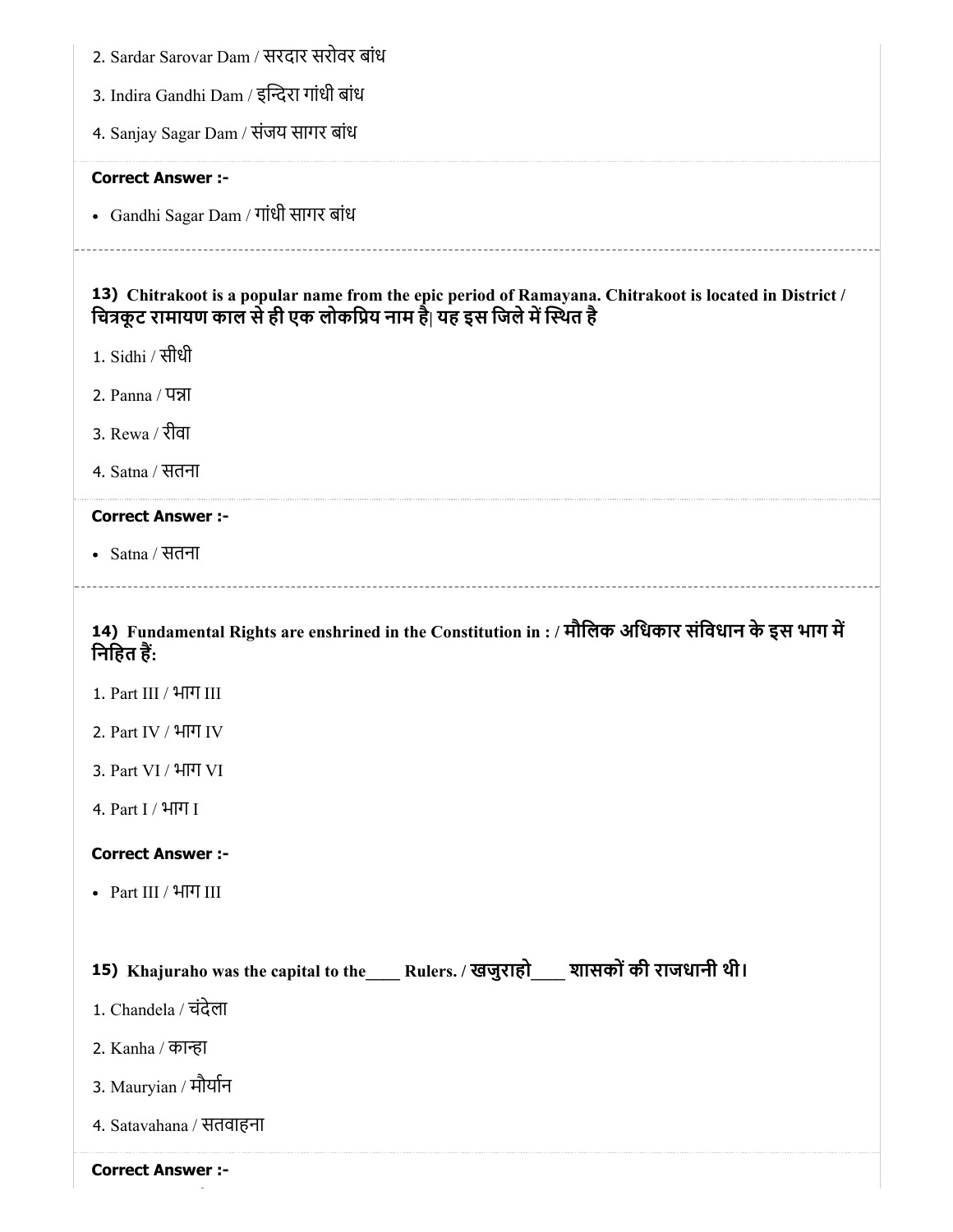16) Mohammedan Anglo Oriental College, which later became Aligarh Muslim University was founded by / मोहम्मदन एंग्लो ओरियेन्टल कॉलेज, जो बाद में अलीगढ़ मुस्लिम विश्वविद्यालय बना, इनके द्वारा स्थापित किया गया था

- 1. Khan Abdul Ghaffar Khan / ख़ान अब्दुल ग़फ़्फ़ार ख़ान
- 2. Maulana Abul Kalam Azad / मौलाना अबुल कलाम आज़ाद
- 3. Rafi Ahmed Kidwai / रफ़ी अहमद िक़दवई
- 4. Sir Syed Ahmad Khan / सर सैयद अहमद ख़ान

# Correct Answer :-

Sir Syed Ahmad Khan / सर सैयद अहमद ख़ान

# 17) Asirgarh fort is located in / असीरगढ़ दुर्ग यहाँ स्थित है

- 1. Khandwa / खाण्डवा
- 2. Khargone / खरगोन
- 3. Burhanpur / बुरहानपुर
- 4. Betul / बेतुल

# Correct Answer :-

Burhanpur / बुरहानपुर

# 18) Sonagiri is famous for its\_\_. / सोनागिरि अपने \_\_के लिए प्रसिद्ध है।

- 1. Buddhist Stupas / बौद्ध स्तूपों
- 2. Hindu Temples / िहंदूमंिदरों
- 3. Mosques/ मदों
- 4. Jain Temples / जैन मंिदरों

#### Correct Answer :-

Jain Temples / जैन मंिदरों

19) If ABCDEF is coded ZYXWVU, then how is TOYATA coded? / यिद ABCDEF को ZYXWVU से कोडित किया जाता है, तो  $_{\rm TOYATA}$  को कैसे कोडित किया जायेगा?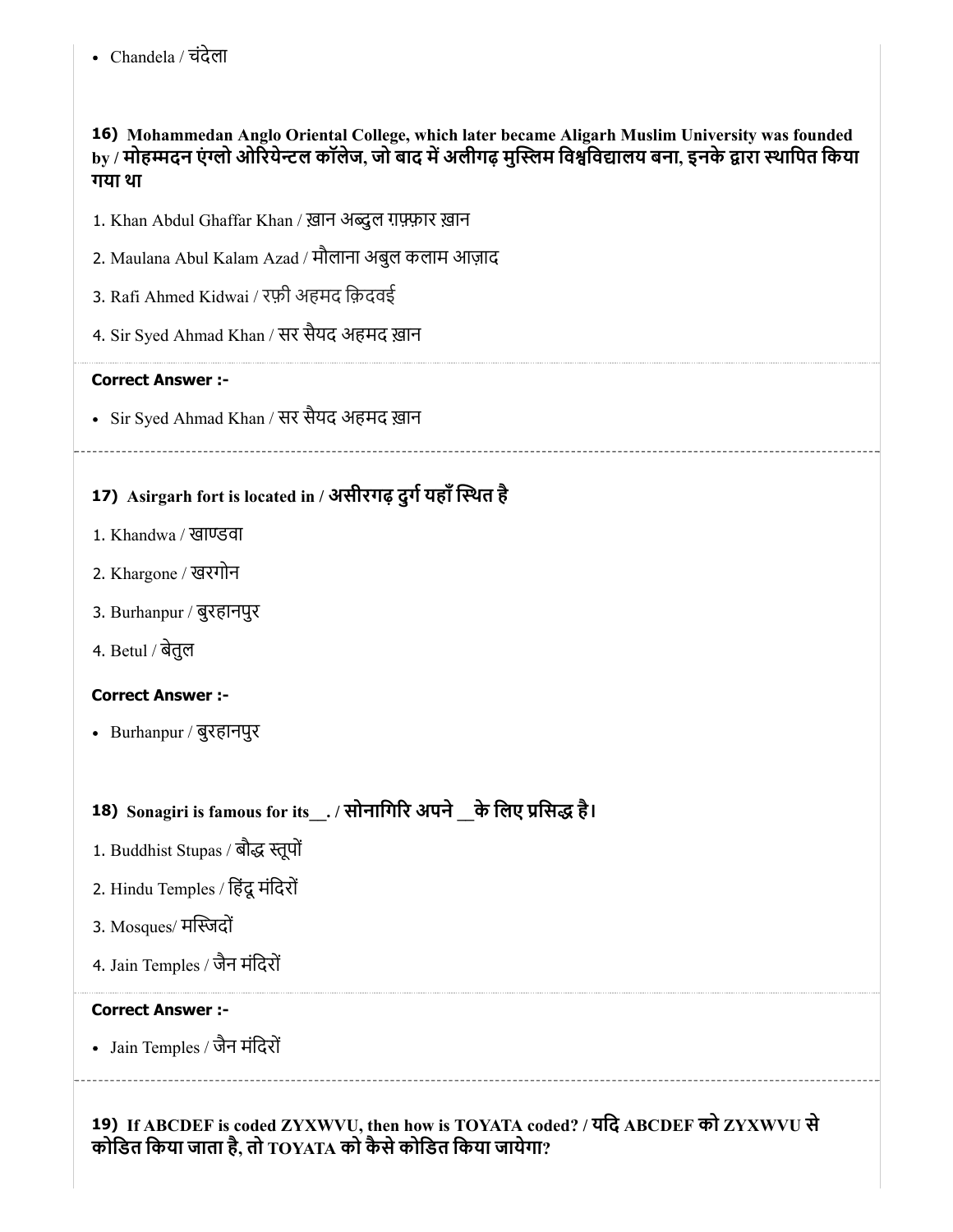1. ZGLBLG

2. LGBGZL

3. GLBZGZ

4. GBLBGZ

# Correct Answer :-

GLBZGZ

# 20) Who founded the Viswa Bharti University in 1939? / 1939 मिव भारती िविवालय की थापना किसने की?

- 1. Rabindranath Tagore / रवीन्द्रनाथ ठाकुर
- 2. Subhas Chandra Bose / सुभाष चंद्र बोस
- 3. Jawaharlal Nehru / जवाहर लाल नेह
- 4. Swami Vivekananda / स्वामी विवेकानंद

# Correct Answer :-

• Rabindranath Tagore / रवीन्द्रनाथ ठाकुर

# 21) Who is the Lieutenant Governor of Delhi? / िदी के उप रापाल कौन ह?

- 1. Tejendra Khanna / तेजेंद्र खन्ना
- 2. Anil Baijal / अिनल बैजल
- 3. Sahib Singh Verma / साहिब सिंह वर्मा
- 4. Najeeb Jung / नजीब जंग

# Correct Answer :-

• Anil Baijal / अनिल बैजल

# 22) Find the odd one out / एक विषम ज्ञात कीजिए:

- 1. Wolf / भेिड़या
- 2. Panther / तदुआ
- 3. Lion / शेर
- 4. Tiger / बाघ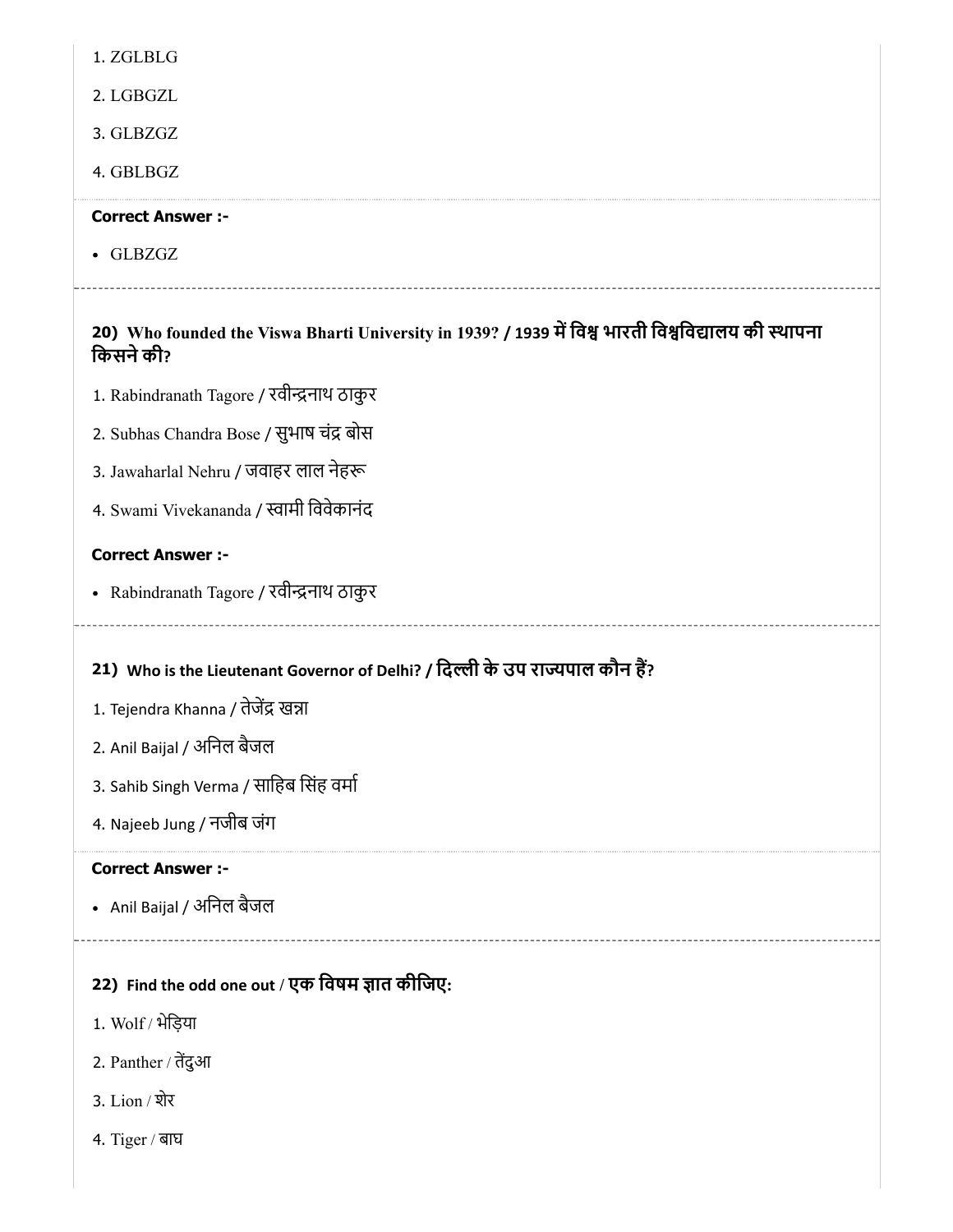| <b>Correct Answer :-</b>                                                                                                                                                                                                                                                                                                                                                         |
|----------------------------------------------------------------------------------------------------------------------------------------------------------------------------------------------------------------------------------------------------------------------------------------------------------------------------------------------------------------------------------|
| • Wolf / भेड़िया                                                                                                                                                                                                                                                                                                                                                                 |
|                                                                                                                                                                                                                                                                                                                                                                                  |
| 23) Find the odd one out: / एक विषम ज्ञात कीजिए:                                                                                                                                                                                                                                                                                                                                 |
| 1. Heavy and Light / भारी तथा हल्की                                                                                                                                                                                                                                                                                                                                              |
| 2. Wish and Desire / इच्छा तथा अभिलाषा                                                                                                                                                                                                                                                                                                                                           |
| 3. Wealth and Money / धन तथा संपत्ति                                                                                                                                                                                                                                                                                                                                             |
| 4. Tree and Plant / पेड़ तथा पौधा                                                                                                                                                                                                                                                                                                                                                |
| <b>Correct Answer :-</b>                                                                                                                                                                                                                                                                                                                                                         |
| • Heavy and Light / भारी तथा हल्की                                                                                                                                                                                                                                                                                                                                               |
|                                                                                                                                                                                                                                                                                                                                                                                  |
| 24) The playing time of the shorter version of the national anthem is approximately ____seconds. / राष्ट्रगान<br>के लघु संस्करण का वादनकाल लगभग _______ सेकण्ड होता है।                                                                                                                                                                                                          |
| 1.20                                                                                                                                                                                                                                                                                                                                                                             |
| 2.25                                                                                                                                                                                                                                                                                                                                                                             |
| 3.32                                                                                                                                                                                                                                                                                                                                                                             |
| 4.52                                                                                                                                                                                                                                                                                                                                                                             |
| <b>Correct Answer :-</b>                                                                                                                                                                                                                                                                                                                                                         |
| $\cdot$ 20                                                                                                                                                                                                                                                                                                                                                                       |
|                                                                                                                                                                                                                                                                                                                                                                                  |
| 25) In a certain code language, You are good means Lu Le La; They are players means Le Ne Me; He is good<br>means La Si Su. Which is the word for Lu in that code language? / एक ख़ास कोड भाषा में, You are good का<br>अर्थ Lu Le La; They are players का अर्थ Le Ne Me तथा He is good का अर्थ La Si Su होता है। इस कोड़ भाषा में Lu<br>के लिए किस शब्द का इस्तेमाल किया गया है? |
| 1. He                                                                                                                                                                                                                                                                                                                                                                            |
| 2. They                                                                                                                                                                                                                                                                                                                                                                          |
| 3. You                                                                                                                                                                                                                                                                                                                                                                           |
| 4. Good                                                                                                                                                                                                                                                                                                                                                                          |
| <b>Correct Answer :-</b>                                                                                                                                                                                                                                                                                                                                                         |
| • You                                                                                                                                                                                                                                                                                                                                                                            |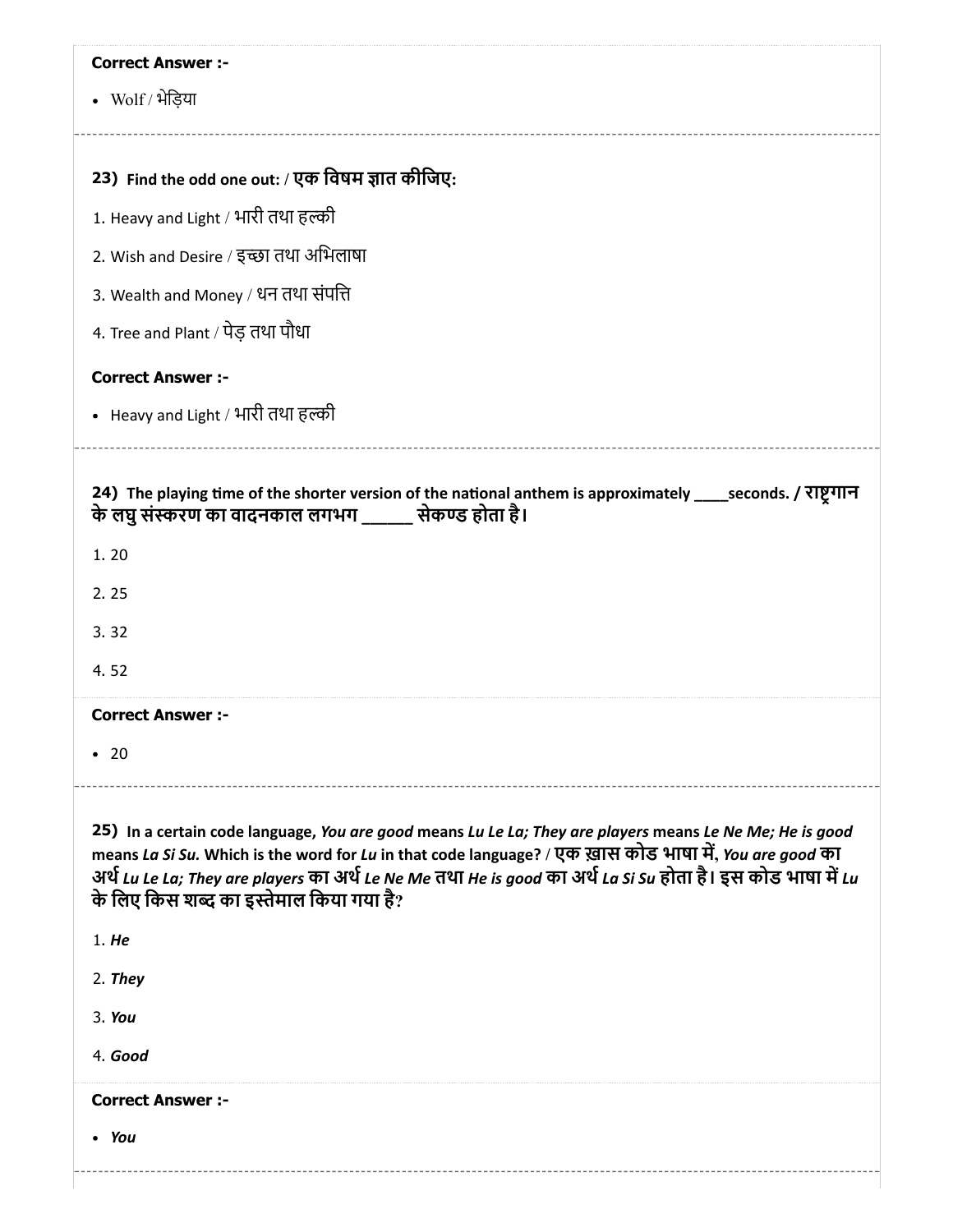| 26) In a certain code language, pik nik tik means work very hard, dum dam nik means make it hard, kik pik<br>sik means heavy work load. Which is the word for very in that code language? / एक ख़ास कोड भाषा में, pik<br>nik tik का अर्थ work very hard; dum dam nik का अर्थ make it hard तथा kik pik sik का अर्थ heavy work load<br>होता है। इस कोड भाषा में very के लिए किस शब्द का इस्तेमाल किया गया है? |
|-------------------------------------------------------------------------------------------------------------------------------------------------------------------------------------------------------------------------------------------------------------------------------------------------------------------------------------------------------------------------------------------------------------|
| $1.$ pik                                                                                                                                                                                                                                                                                                                                                                                                    |
| 2. <i>nik</i>                                                                                                                                                                                                                                                                                                                                                                                               |
| $3.$ tik                                                                                                                                                                                                                                                                                                                                                                                                    |
| 4. dam                                                                                                                                                                                                                                                                                                                                                                                                      |
| <b>Correct Answer :-</b>                                                                                                                                                                                                                                                                                                                                                                                    |
| $\cdot$ tik                                                                                                                                                                                                                                                                                                                                                                                                 |
|                                                                                                                                                                                                                                                                                                                                                                                                             |
| 27) If HALF is coded IAMG and TWICE is coded UXIDE, then how is OFTEN coded? / यदि HALF को IAMG से<br>तथा TWICE को UXIDE से कोडित किया जाता है, तो OFTEN को कैसे कोडित किया जायेगा?                                                                                                                                                                                                                         |
| 1. PGUFO                                                                                                                                                                                                                                                                                                                                                                                                    |
| 2. PGUEO                                                                                                                                                                                                                                                                                                                                                                                                    |
| 3. OGUFO                                                                                                                                                                                                                                                                                                                                                                                                    |
| 4. OGUEO                                                                                                                                                                                                                                                                                                                                                                                                    |
| <b>Correct Answer:-</b>                                                                                                                                                                                                                                                                                                                                                                                     |
| • OGUEO                                                                                                                                                                                                                                                                                                                                                                                                     |
|                                                                                                                                                                                                                                                                                                                                                                                                             |
| 28) If OBDURATE is coded BODURAET, then how is MENACING coded? / यदि OBDURATE को BODURAET से<br>कोडित किया जाता है, तो MENACING को कैसे कोडित किया जायेगा?                                                                                                                                                                                                                                                  |
| 1. GNICANEM                                                                                                                                                                                                                                                                                                                                                                                                 |
| 2. GNCINAEM                                                                                                                                                                                                                                                                                                                                                                                                 |
| 3. EMNACIGN                                                                                                                                                                                                                                                                                                                                                                                                 |
| 4. EMANICGN                                                                                                                                                                                                                                                                                                                                                                                                 |
| <b>Correct Answer:-</b>                                                                                                                                                                                                                                                                                                                                                                                     |
| • EMNACIGN                                                                                                                                                                                                                                                                                                                                                                                                  |
|                                                                                                                                                                                                                                                                                                                                                                                                             |
| 29) A bag contains 6 black and 4 red balls. What is the probability of drawing first a black and then a red<br>ball in two successive attempts if the first drawn ball is replaced into the bag? / एक थैले में 6 काली तथा 4                                                                                                                                                                                 |
|                                                                                                                                                                                                                                                                                                                                                                                                             |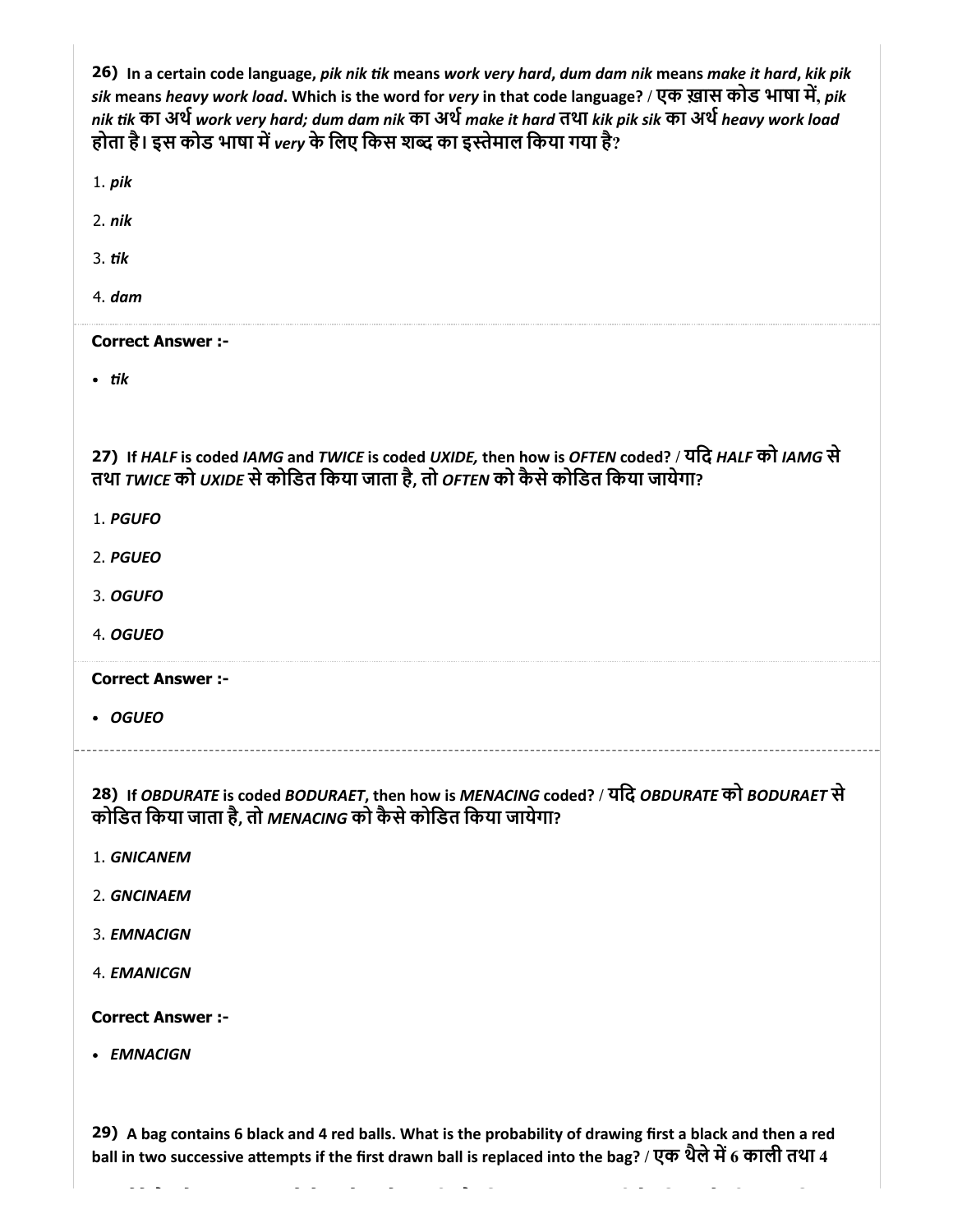| लाल गेंदें हैं। दो लगातार प्रयासों में पहले काले रंग की और फिर एक लाल रंग की गेंद निकलने की क्या प्रायिकता<br>है, यदि पहले निकाली गई गेंद को वापस थैले में रख दिया जाता है?                                                                                          |
|----------------------------------------------------------------------------------------------------------------------------------------------------------------------------------------------------------------------------------------------------------------------|
| 1.0.24                                                                                                                                                                                                                                                               |
| 2.0.27                                                                                                                                                                                                                                                               |
| 3.0.50                                                                                                                                                                                                                                                               |
| 4.0.12                                                                                                                                                                                                                                                               |
| <b>Correct Answer :-</b>                                                                                                                                                                                                                                             |
| $\bullet$ 0.24                                                                                                                                                                                                                                                       |
| 30) Which is the third number to the left of the number which is exactly in the middle of the following<br>sequence of numbers? / संख्या के बाईं ओर से तीसरी संख्या कौन सी संख्या है जो संख्याओं के अनुक्रम के<br>बिलकुल मध्य में है?<br>123456789246897531987654321 |
| 1.3                                                                                                                                                                                                                                                                  |
| 2.5                                                                                                                                                                                                                                                                  |
| 3.4                                                                                                                                                                                                                                                                  |
| 4.6                                                                                                                                                                                                                                                                  |
| <b>Correct Answer :-</b>                                                                                                                                                                                                                                             |
| $\bullet$ 4                                                                                                                                                                                                                                                          |
| 31) Complete the series choosing the missing letter/s: / लुप्त अक्षर/अक्षरों को चुनकर श्रृंखला को<br>पूरा कीजिए:                                                                                                                                                     |
| A, E, I, M, ______                                                                                                                                                                                                                                                   |
| 1.Q                                                                                                                                                                                                                                                                  |
| 2. P                                                                                                                                                                                                                                                                 |
| 3. T                                                                                                                                                                                                                                                                 |
| 4. O                                                                                                                                                                                                                                                                 |
| <b>Correct Answer :-</b>                                                                                                                                                                                                                                             |
| $\bullet$ Q                                                                                                                                                                                                                                                          |
| 32) The series given below contains a sequence of numbers. Identify the incorrect combination: / नीचे दी गई                                                                                                                                                          |

श्रृंखला में, संख्याओं का एक क्रम उपस्थित है। गलत संयोजन पहचानिए: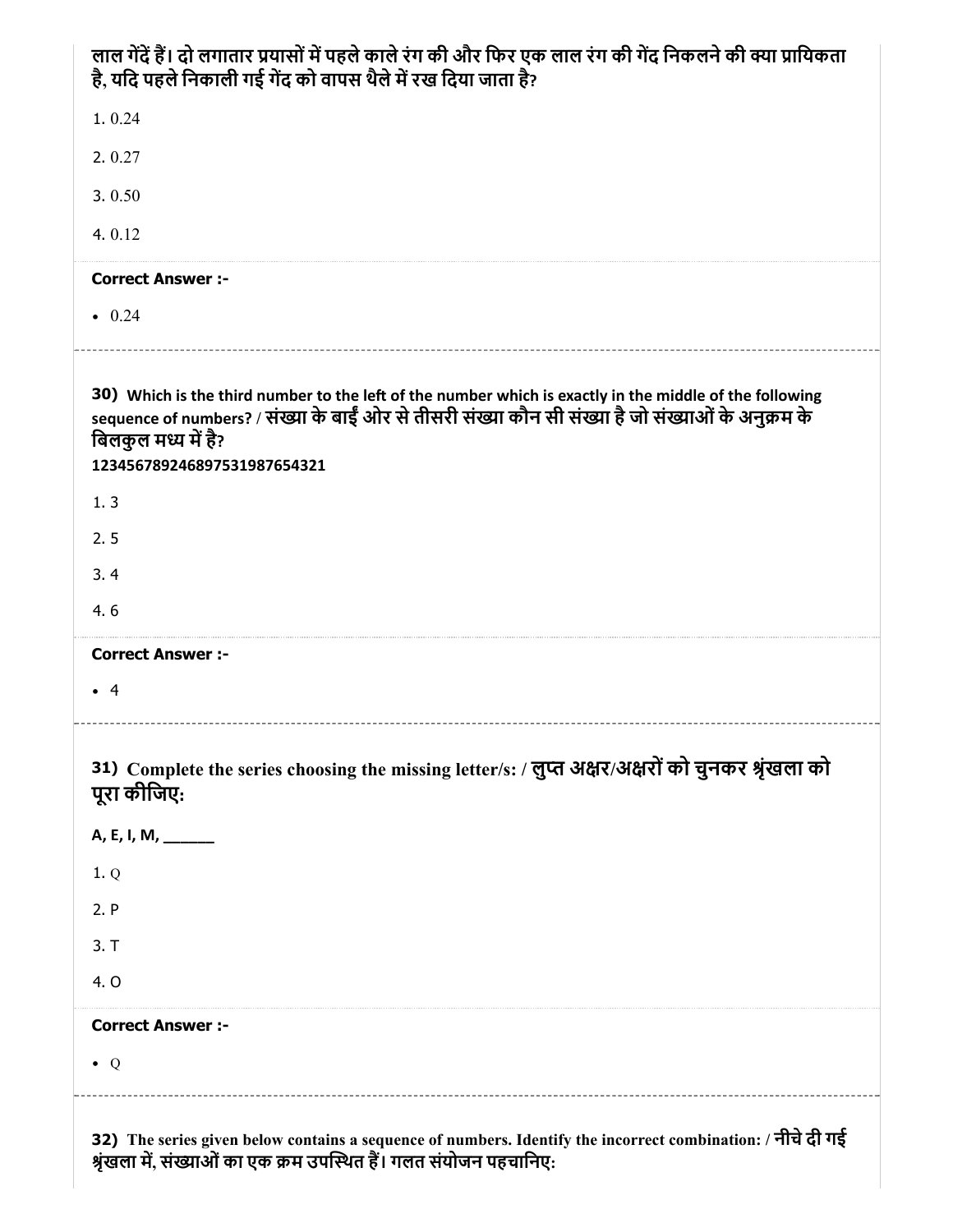| 11, 5, 20, 12, 40, 26, 74, 54                                                                                                                                                     |
|-----------------------------------------------------------------------------------------------------------------------------------------------------------------------------------|
| 1.20                                                                                                                                                                              |
| 2.26                                                                                                                                                                              |
| 3.5                                                                                                                                                                               |
| 4.40                                                                                                                                                                              |
| <b>Correct Answer :-</b>                                                                                                                                                          |
| • 40                                                                                                                                                                              |
|                                                                                                                                                                                   |
| 33) The series given below contains a sequence of numbers. Identify the incorrect combination: / नीचे दी गई<br>श्रृंखला में, संख्याओं का एक क्रम उपस्थित हैं। गलत संयोजन पहचानिए: |
| 3, 24, 35, 46, 53, 57                                                                                                                                                             |
| 1.57                                                                                                                                                                              |
| 2.35                                                                                                                                                                              |
| 3.13                                                                                                                                                                              |
| 4.53                                                                                                                                                                              |
|                                                                                                                                                                                   |
| <b>Correct Answer :-</b>                                                                                                                                                          |
| • 53                                                                                                                                                                              |
|                                                                                                                                                                                   |
| 34)  Complete the series choosing the missing number:  / लुप्त संख्या चुनकर श्रृंखला को पूरा कीजिए:                                                                               |
| 12, 36, 18, 54, 27, ______                                                                                                                                                        |
| 1.81                                                                                                                                                                              |
| 2.64                                                                                                                                                                              |
| 3.33                                                                                                                                                                              |
| 4.48                                                                                                                                                                              |
| <b>Correct Answer :-</b>                                                                                                                                                          |
| $\bullet$ 81                                                                                                                                                                      |
|                                                                                                                                                                                   |
| 35) Select the option that is true about the Statements and Conclusions given:                                                                                                    |
| <b>Statements:</b><br>Some trees are pens                                                                                                                                         |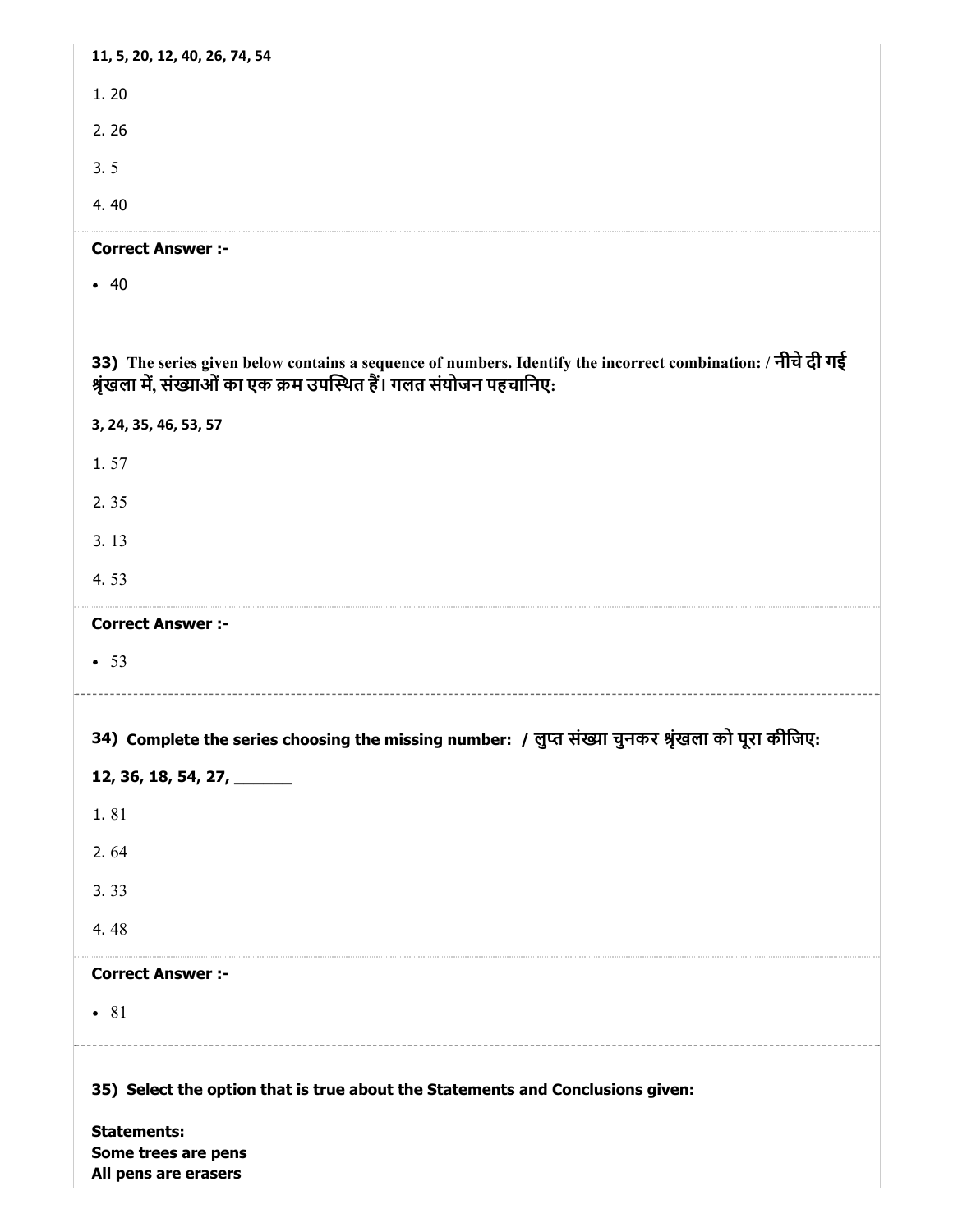Conclusions: I. All erasers are pens II. Some erasers are trees

/ उस विकल्प का चयन कीजिए जोकि दिए गए कथनों और निष्कर्षों के बारे में सही है:

कथन:

कुछ पेड़ कलम ह

सभी कलम रबड़ ह

निष्कर्ष:

I. सभी रबड़ कलम ह

# II. कुछ रबड़ पेड़ ह

1. neither conclusion I nor conclusion II follows / न ही निष्कर्ष I और न ही निष्कर्ष II अनुसरण करते हैं

2. both conclusion I and II follows / निष्कर्ष I और II दोनों अनुसरण करते हैं

3. only conclusion II follows / केवल निष्कर्ष II अनुसरण करता है

4. only conclusion I follows / केवल निष्कर्ष I अनुसरण करता है

# Correct Answer :-

• only conclusion II follows / केवल निष्कर्ष II अनुसरण करता है

36) Select the option that is true about the Statements and Conclusions given:

Statements: Some poets are files Some files are fleas

Conclusions: I. Some poets are fleas II. No files are fleas /

उस विकल्प का चयन कीजिए जोकि दिए गए कथनों और निष्कर्षों के बारे में सही है:

कथन:

कुछ कवि फ़ाइलें हैं

कुछ फ़ाइलें पिस्सू हैं

निष्कर्ष:

I. कुछ कवि पिस्सू हैं

II. कोई भी फाइल पिस्सू नहीं है

1. neither conclusion I nor conclusion II follows / न ही निष्कर्ष I और न ही निष्कर्ष II अनुसरण करते हैं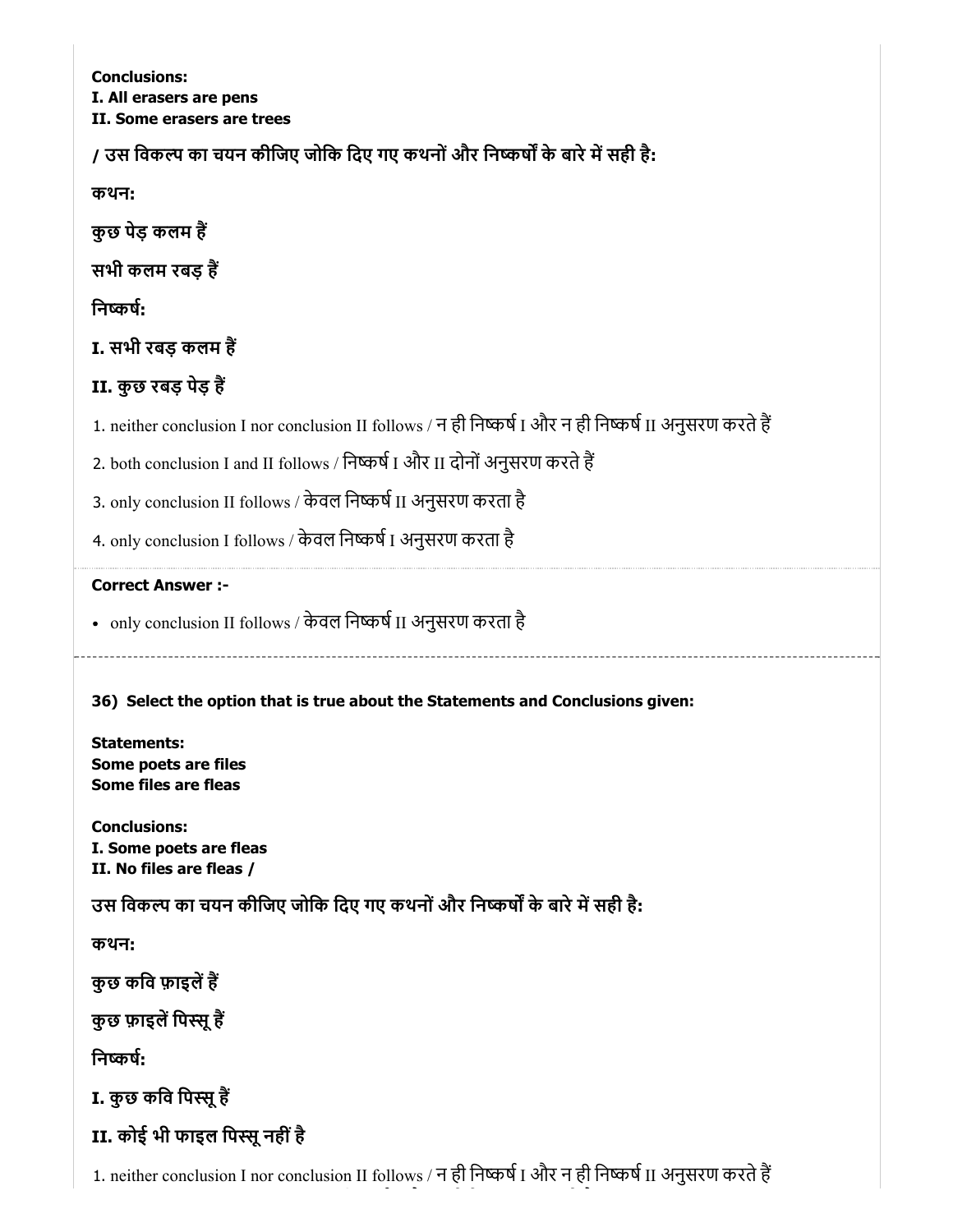2. both conclusion I and II follows / निष्कर्ष I और II दोनों अनुसरण करते हैं

3. only conclusion II follows / केवल निष्कर्ष II अनुसरण करता है

4. only conclusion I follows / केवल निष्कर्ष I अनुसरण करता है

# Correct Answer :-

• neither conclusion I nor conclusion II follows / न ही निष्कर्ष I और न ही निष्कर्ष II अनुसरण करते हैं

37) Select the option that is true about the Statements and Conclusions given:

Statements: No flower is a fruit No fruit is a plant

Conclusions: I. No flower is a plant II. Some plants are fruits

/ उस विकल्प का चयन कीजिए जोकि दिए गए कथनों और निष्कर्षों के बारे में सही है:

कथन:

कोई भी फूल एक फल नहींह

कोई भी फल एक पौधा नहींह

निष्कर्ष:

I. कोई भी फूल एक पौधा नहींह

# II. कुछ पौधेफल ह

1. neither conclusion I nor conclusion II follows / न ही निष्कर्ष I और न ही निष्कर्ष II अनुसरण करते हैं

2. both conclusion I and II follows / निष्कर्ष I और II दोनों अनुसरण करते हैं

3. only conclusion II follows / केवल निष्कर्ष II अनुसरण करता है

4. only conclusion I follows / केवल निष्कर्ष I अनुसरण करता है

# Correct Answer :-

• neither conclusion I nor conclusion II follows / न ही निष्कर्ष I और न ही निष्कर्ष II अनुसरण करते हैं

38) Select the option that is true about the Statements and Conclusions given:

Statements: All thieves are statesmen Some women are thieves

Conclusions: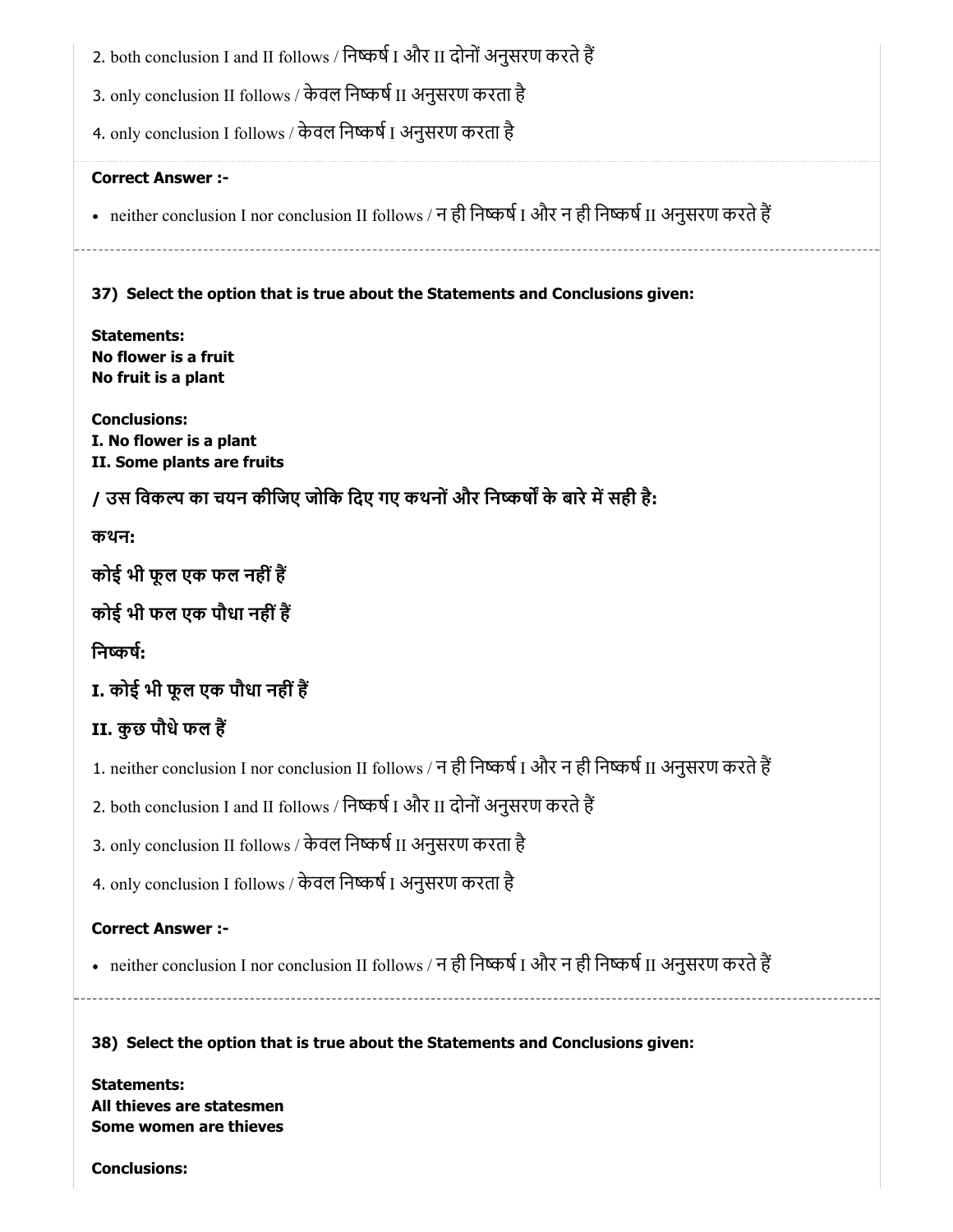| I. No women are statesmen<br>II. Some thieves are women /                                               |
|---------------------------------------------------------------------------------------------------------|
| उस विकल्प का चयन कीजिए जोकि दिए गए कथनों और निष्कर्षों के बारे में सही है:                              |
| कथन:                                                                                                    |
| सभी चोर राजनेता हैं                                                                                     |
| कुछ महिलाएँ चोर हैं                                                                                     |
| निष्कर्ष:                                                                                               |
| I. कोई भी महिला राजनेता नहीं हैं                                                                        |
| II. कुछ चोर महिलाएँ हैं                                                                                 |
| 1. neither conclusion I nor conclusion II follows / न ही निष्कर्ष I और न ही निष्कर्ष II अनुसरण करते हैं |
| 2. both conclusion I and II follows / निष्कर्ष I और II दोनों अनुसरण करते हैं                            |
| 3. only conclusion II follows / केवल निष्कर्ष II अनुसरण करता है                                         |
| 4. only conclusion I follows / केवल निष्कर्ष I अनुसरण करता है                                           |
| <b>Correct Answer :-</b>                                                                                |
| • only conclusion II follows / केवल निष्कर्ष II अनुसरण करता है                                          |
|                                                                                                         |
| 39) Complete the series choosing the missing number: / लुप्त संख्या चुनकर श्रृंखला को पूरा<br>कीजिए:    |
| 3, 4, 10, 33, 136, 685, ____                                                                            |
| 1.4116                                                                                                  |
| 2.4868                                                                                                  |
| 3.2486                                                                                                  |
| 4.3442                                                                                                  |
| <b>Correct Answer :-</b>                                                                                |
| $-4116$                                                                                                 |
|                                                                                                         |
| 40) Complete the series choosing the missing number: / लुप्त संख्या चुनकर श्रृंखला को पूरा कीजिए:       |
| 30, 42, 56, 72, 90, ______                                                                              |
| 1.130                                                                                                   |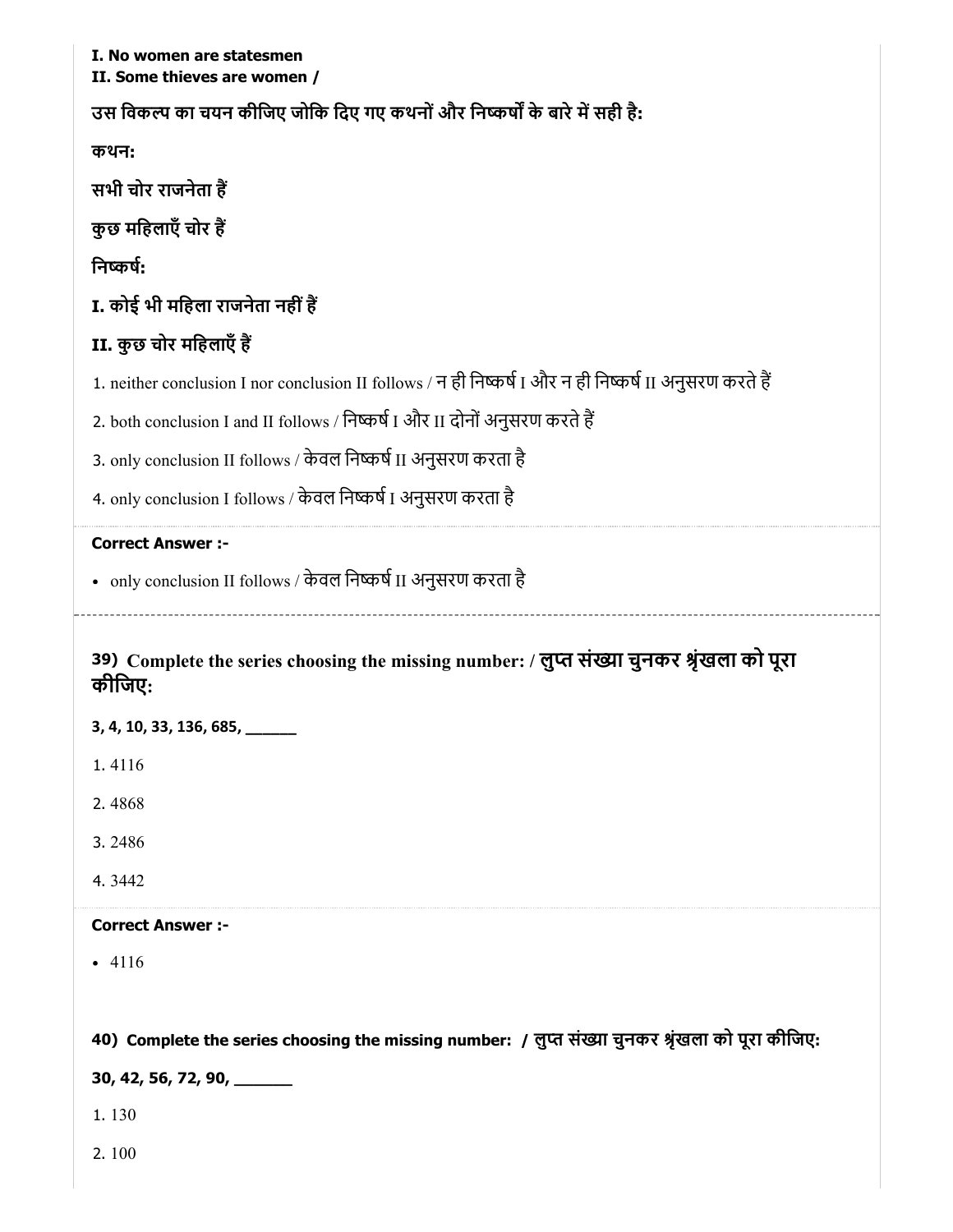| 3.125                                                                                         |
|-----------------------------------------------------------------------------------------------|
| 4.110                                                                                         |
| <b>Correct Answer :-</b>                                                                      |
| • $110$                                                                                       |
|                                                                                               |
| Topic:- Mental Ability and Mental Aptitude                                                    |
|                                                                                               |
| 1)                                                                                            |
| Smriti is twice the age of her son Kiran. After 8 years she would be $1\frac{3}{4}$ times the |
| age of her son. Find the age of Kiran? / स्मृति की आयु अपने पुत्र किरन की आयु से दोगुनी       |
| है। 8 वर्ष बाद उसकी आयु अपने पुत्र की आयु की $1\frac{3}{4}$ होगी। तो किरन की आयु ज्ञात कीजिए। |
|                                                                                               |
| 1.16                                                                                          |
| 2.24                                                                                          |
| 3.20                                                                                          |
| 4.32                                                                                          |
| <b>Correct Answer :-</b>                                                                      |
| -24                                                                                           |
|                                                                                               |
|                                                                                               |
| 2)<br>In the sequence shown below, which figure comes next? / नीचे दिये गये क्रम में, अगली    |
| आकृति कौन सी आयेगी?                                                                           |
| X Y                                                                                           |
|                                                                                               |
| 1 <sub>1</sub>                                                                                |
|                                                                                               |
| 2.                                                                                            |

3.

<sup>4.</sup> U

 $\mathbf{A}$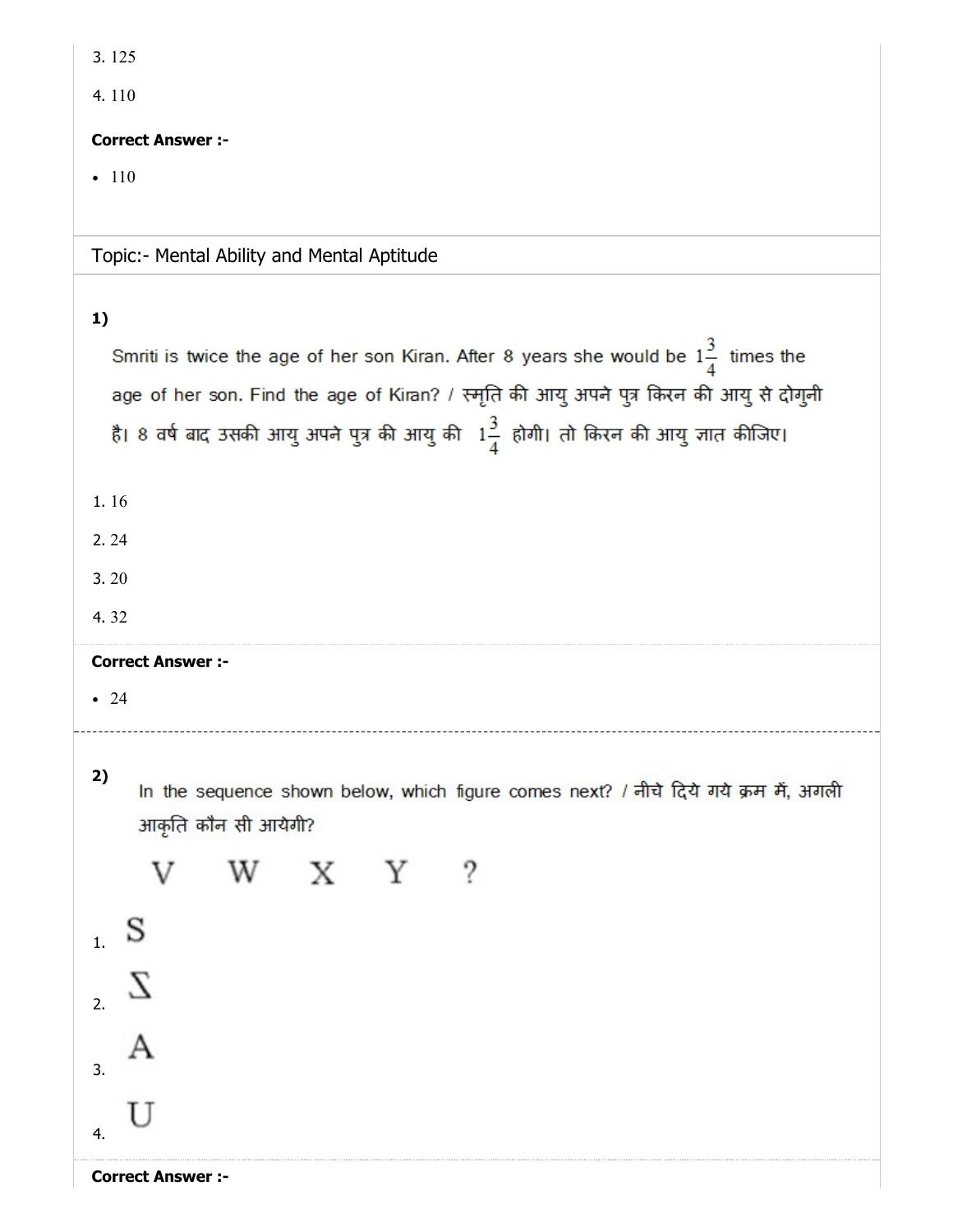# 3)

In the sequence shown below, which figure comes next? / नीचे दिये गये क्रम में, अगली आकृति कौन सी आयेगी?











3.

4.





# Correct Answer :-



4) The product of largest 4-digit and smallest 5-digit number is: / 4 अंकोंकी सबसेबड़ी संया तथा 5 अंकों की सबसे छोटी संख्या का गुणनफल निम्न होगा:

1. 99900000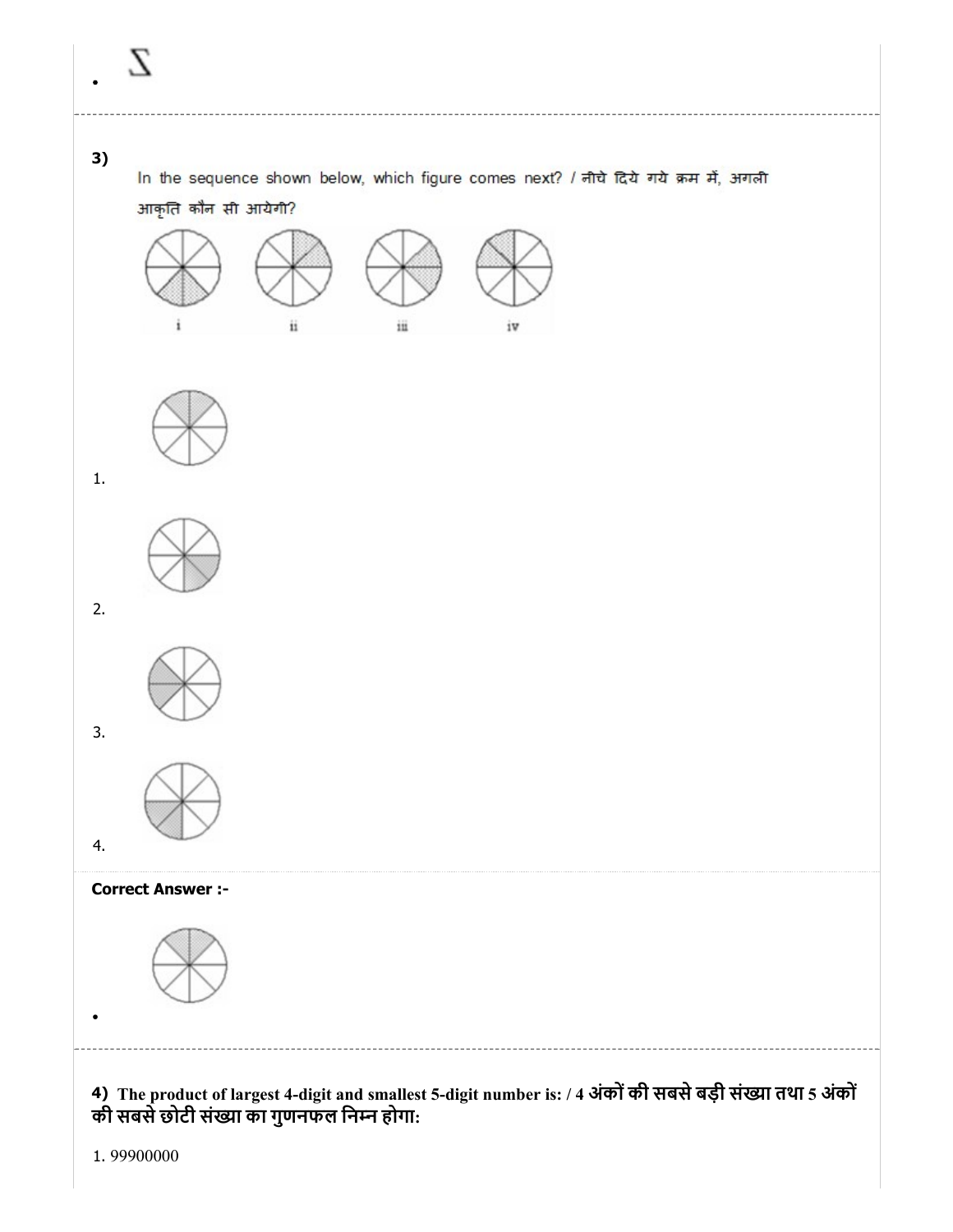2. 9990000

3. 99990000

4. 9999000

#### Correct Answer :-

• 99990000

5) A shoe company sold 50 pairs of shoes costing Rs. 189.50 each for Rs. 10,000. What is the profit? / एक जूता कंपनी ने अपने 189.50 रुपये प्रति जोड़ी की लागत वाले 50 जोड़ी जूते 10,000 में बेचे। कंपनी का लाभ क्या होगा?

1. Rs. 525 / 525 पये

- 2. Rs. 425 / 425 पये
- 3. Rs. 325 / 325 पये
- 4. Rs. 625 / 625 पये

# Correct Answer :-

• Rs. 525 / 525 रुपये

6) Shyamlal was 5 times older than Ramlal 10 years ago. After 10 years, Shyamlal will be three times as old as Ramlal. Find the present age of Ramlal. / 10 वर्ष पहले श्यामलाल की आयु रामलाल की आयु की 5 गुनी थी। 10 वर्ष बाद, श्यामलाल की आयु रामलाल की आयु की तीन गुनी होगी। तो रामलाल की वर्तमान आयु ज्ञात कीिजए।

- 1. 45
- 2. 20
- 3. 32
- 4. 30

# Correct Answer :-

 $• 30$ 

7) What is the time taken by two trains, each 120 m in length, running in the same direction, and running at a speed of 45 kmph and 55 kmph, respectively, to pass each other? / 120 मी. लंबाई वाली दो रेलगाडि़यां, जो कि समान दिशा में क्रमश: 45 किमी. प्रति घंटा तथा 55 किमी. प्रति घंटा की चाल से चल रही हैं, एक-दूसरे को कितने समय में पार कर लेंगी?

1. 100.2 sec / 100.2 से.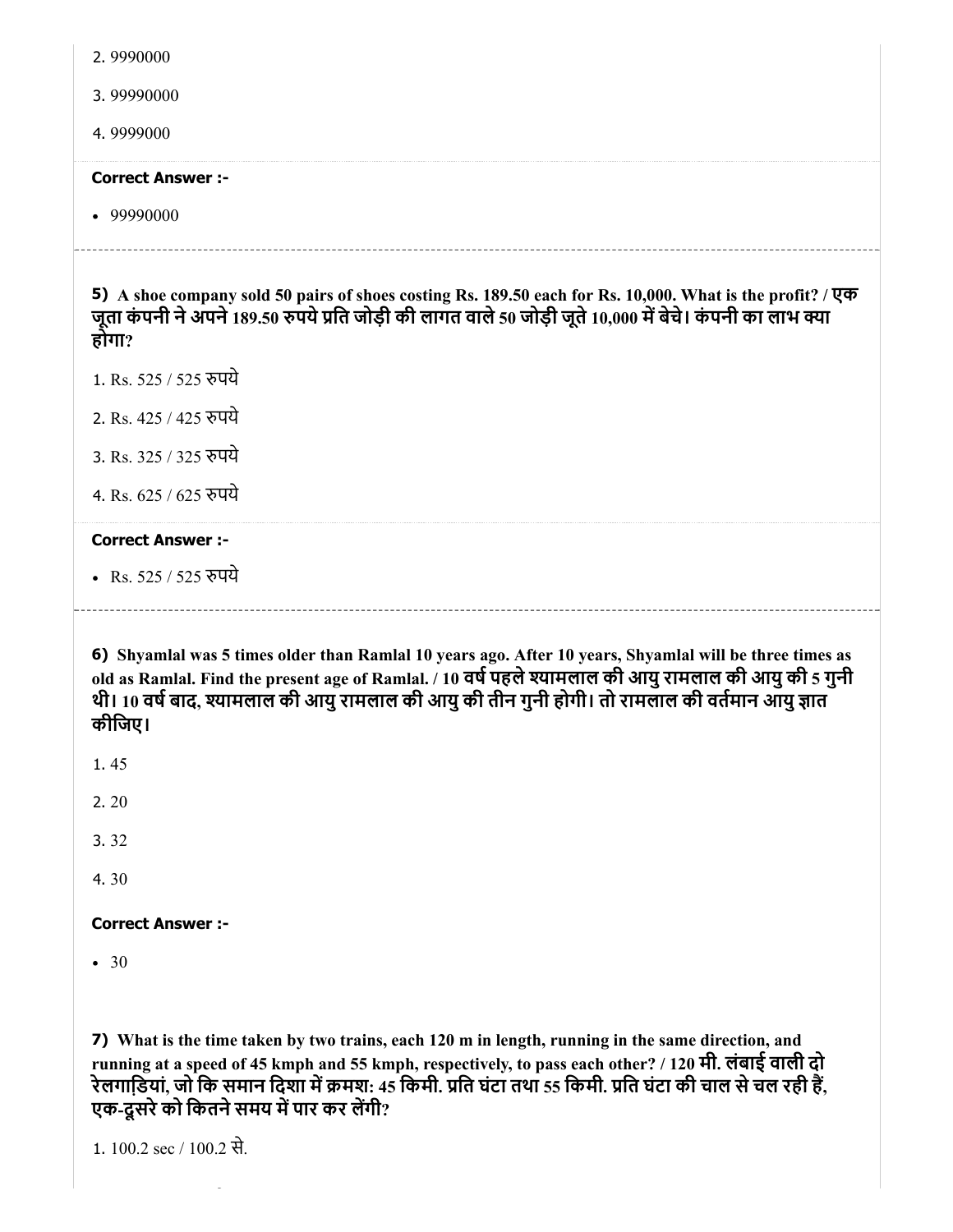| 2. 55.7 sec / 55.7 से.                                                                                                                                                                                                                                                                                                                       |
|----------------------------------------------------------------------------------------------------------------------------------------------------------------------------------------------------------------------------------------------------------------------------------------------------------------------------------------------|
| 3. $64.8$ sec / $64.8$ से.                                                                                                                                                                                                                                                                                                                   |
| 4. 86.4 sec / 86.4 से.                                                                                                                                                                                                                                                                                                                       |
| <b>Correct Answer :-</b>                                                                                                                                                                                                                                                                                                                     |
| • 86.4 sec / 86.4 से.                                                                                                                                                                                                                                                                                                                        |
| 8) What is the least number to be subtracted from 3283, which is exactly divisible by 23? / 3283 में से वह<br>कौन सी छोटी से छोटी संख्या घटाई जाए कि परिणामी संख्या 23 से पूर्ण रूप से विभाजित हो जाए?                                                                                                                                       |
| 1.16                                                                                                                                                                                                                                                                                                                                         |
| 2.18                                                                                                                                                                                                                                                                                                                                         |
| 3.14                                                                                                                                                                                                                                                                                                                                         |
| 4.17                                                                                                                                                                                                                                                                                                                                         |
| <b>Correct Answer :-</b>                                                                                                                                                                                                                                                                                                                     |
| $\bullet$ 17                                                                                                                                                                                                                                                                                                                                 |
| 9) The least number that must be subtracted from 8143 so that the remainder is exactly divisible by 82<br>is: / 8143 में से वह कौन सी छोटी से छोटी संख्या घटाई जाए कि शेषफल 82 से पूर्ण रूप से विभाजित हो जाए:                                                                                                                               |
| 1.100                                                                                                                                                                                                                                                                                                                                        |
| 2.50                                                                                                                                                                                                                                                                                                                                         |
| 3.75                                                                                                                                                                                                                                                                                                                                         |
| 4.25                                                                                                                                                                                                                                                                                                                                         |
| <b>Correct Answer :-</b>                                                                                                                                                                                                                                                                                                                     |
| $\bullet$ 25                                                                                                                                                                                                                                                                                                                                 |
|                                                                                                                                                                                                                                                                                                                                              |
| 10) A dairy farmer's can contains 6 litres of milk. His wife adds some water to it such that milk and<br>water are in the ratio 4 : 1. How many litres of milk should the farmer add so that the milk and water are<br>in the ratio 5 : 12 / <del>Ugs देशरी उ</del> त्पादक की कैस में 6 कीदर दश दे। उसकी पत्नी ने उसमें दुनमा पानी फिला दिया |

in the ratio 5 : 1? / एक डेयरी उत्पादक की कैन में 6 लीटर दूध है। उसकी पत्नी ने उसमें इतना पानी मिला दिया कि अनुपात 4:1 हो जाए। किसान को अनुपात 5:1 करने के लिए कितने लेटिर दूध मिलाना पड़ेगा?

1. 1.8

2. 1.5

3. 1.0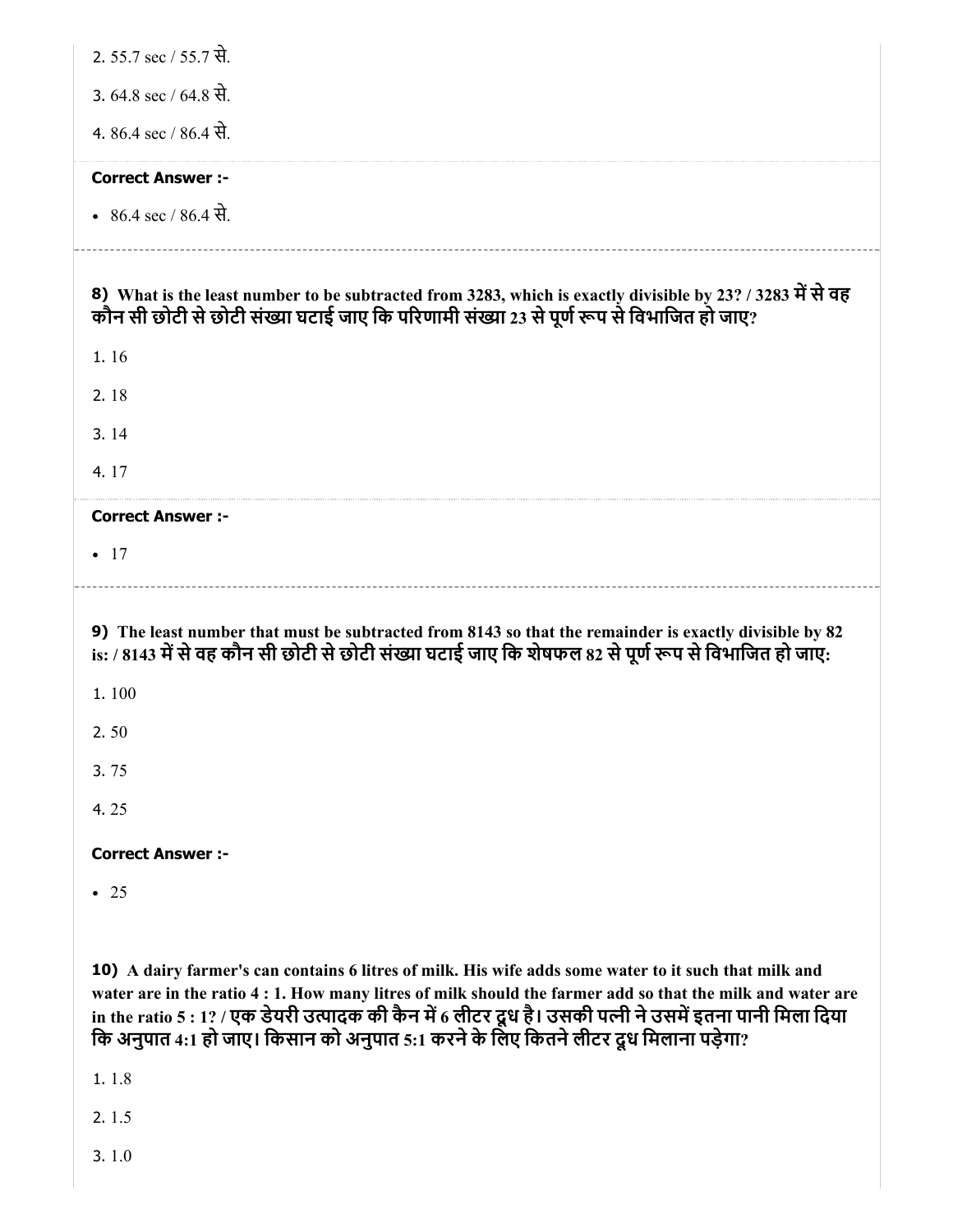#### Correct Answer :-

 $-1.5$ 

11) A person buys goods for Rs. 6,000. He gets a discount of 10 % and pays sales tax 6 %. Find the amount he have to pay for the goods? / एक व्यक्ति ने 6,000 रुपये का सामान खरीदा। उसे 10% की छूट मिली और उसने 6% बिक्री कर का भुगतान किया। उसके द्वारा भुगतान किए जाने वाली धनराशि ज्ञात कीजिए।

1. Rs. 5,780 / 5,780 पये

2. Rs. 5,760 / 5,760 पये

3. Rs. 5,700 / 5,700 पये

4. Rs. 5,740 / 5,740 पये

# Correct Answer :-

• Rs. 5,760 / 5,760 रुपये

12) A tank can be filled by 25 buckets each of capacity 15 litres. How many buckets of capacity 10 litres, would fill the tank? / एक टंकी 15 लीटर धारिता वाली 25 बाल्टियों से भर सकता है। इस टैंक को भरने के लिए 10 लीटर धारिता वाली कितनी बाल्टियों की आवश्यकता होगी?

1. 40

- 2. 37 and a half / 37 और आधी
- 3. 35 and a half / 35 और आधी

4. 30

# Correct Answer :-

37 and a half / 37 और आधी

13) If 13 men can paint a wall 39 m long and 6 m high in 24 days, how many men are required to paint another wall, which is 15 m long and 12 m high, in 16 days? / एक 39 मी. लंबाई और 6 मी. चौड़ाई वाली दीवार को 13 लोग 24 दिन में पेंट कर सकते हैं, तो 15 मी. लंबाई और 12 मी. चौड़ाई वाली दीवार को 12 दिनों में पेंट करने के लिए कितने लोगों की आवश्यकता होगी?

1. 12

2. 26

3. 20

4. 15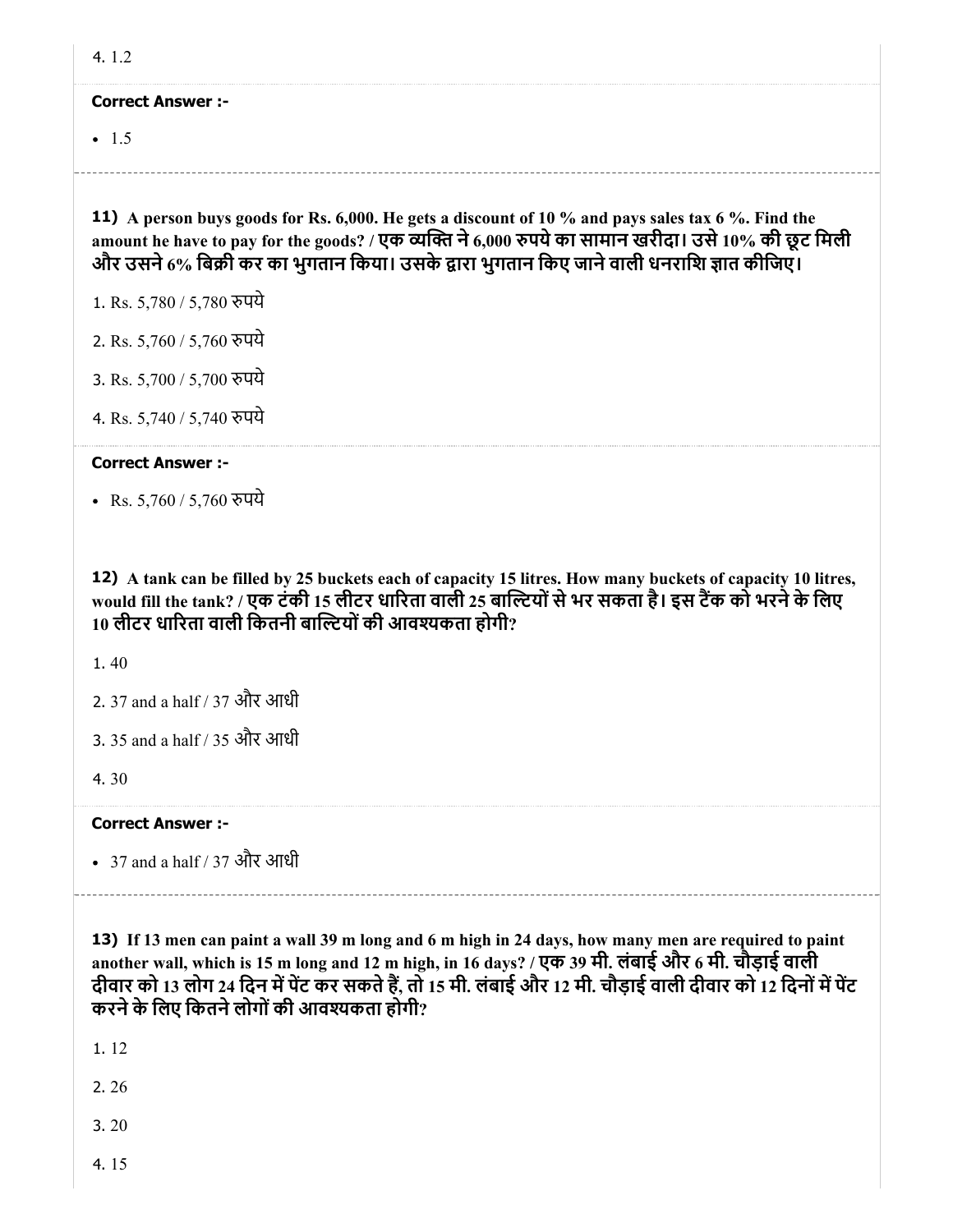| <b>Correct Answer :-</b>                                                                                          |
|-------------------------------------------------------------------------------------------------------------------|
| $\bullet$ 15                                                                                                      |
|                                                                                                                   |
| 14) 128.57 % of 84 + 262.5 % of 48 + 22.22 % of 27 = ? / 84 का 128.57 % + 48 का 262.5 % + 27 का 22.22<br>$\% = ?$ |
| 1.230                                                                                                             |
| 2.210                                                                                                             |
| 3.220                                                                                                             |
| 4.240                                                                                                             |
| <b>Correct Answer :-</b>                                                                                          |
| $\cdot$ 240                                                                                                       |
|                                                                                                                   |

15) A and B can do a piece of work in 30 days; B and C can do the same work in 24 days; and C and A in 20 days. They all work together for 10 days, when B and C decide to quit. How many more days will A take to complete the given task? / A और B एक काम को 30 दिनों में कर सकते हैं; B और C उसी काम को 24 िदनोंमकर सकतेह; तथा C और A उसी काम को 20 िदनोंमकर सकतेह। वेसब िमलकर 10 िदन कायकरतेह, और फिर B और C काम छोड़ देते हैं। तो दिए गए काम को समाप्त करने में A को कितने दिन लगेंगे?

1. 15 days / 15 िदन

- 2. 12 days / 12 िदन
- 3. 20 days / 20 िदन
- 4. 18 days / 18 िदन

# Correct Answer :-

18 days / 18 िदन

16) If 11 oranges are bought at the rate of Rs. 10; and 10 of them are sold at a rate of Rs. 11, find the profit percentage. / यदि 11 संतरे 10 रुपये की दर पर खरीदे गए और उनमें से 10 संतरे 11 रुपये की दर पर बेचे गए, तो लाभ प्रतिशत ज्ञात कीजिए।

1. 19%

2. 21%

3. 23%

4. 20%

Correct Answer :-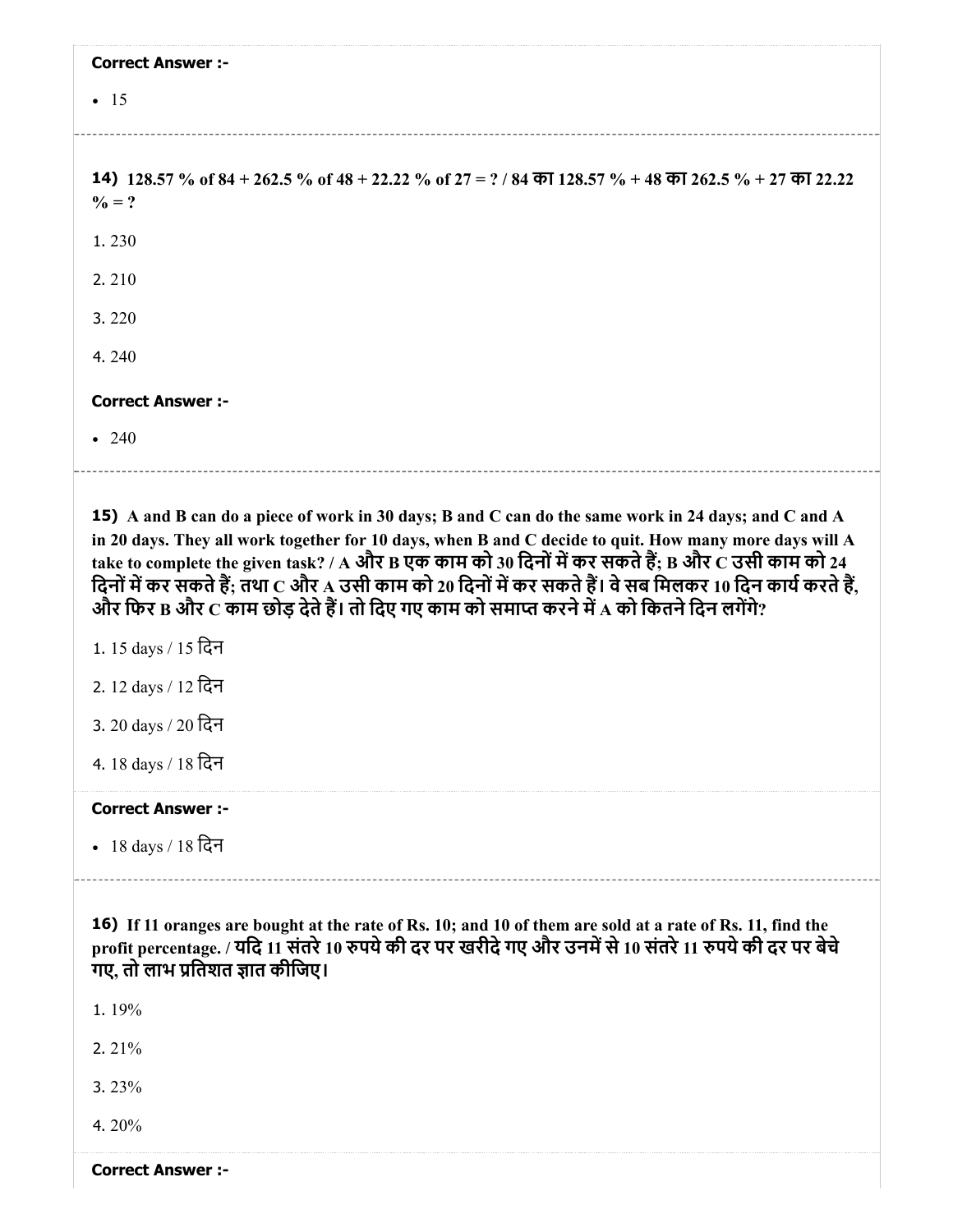17) The average age of 20 girls in a class of 20 students is 20. A new girl student of age 20 has joined the class. What is the new average age of the class? / 20 विद्यार्थियों की कक्षा में 20 लड़कियों की आयु का औसत 20 है। एक 20 वर्ष की नई छात्रा कक्षा में आई। तो कक्षा की आयु का नया औसत क्या होगा?

1. 18 yrs / 18 वष

2. 20 yrs / 20 वष

3. 21 yrs / 21 वष

4. 22 yrs / 22 वष

# Correct Answer :-

20 yrs / 20 वष

18) The average of 4 consecutive even numbers is 45. Find the 3rd of those numbers. / 4 लगातार सम संख्याओं का औसत 45 है। उनमें से तीसरी संख्या ज्ञात कीजिए।

1. 42

2. 46

3. 45

4. 44

# Correct Answer :-

 $• 46$ 

**19)** The area of a rectangular field is 144 m<sup>2</sup>. If its length is increased by 5 m, then its area will increase by 40 m<sup>2</sup>. Find the length. / एक आयताकार मैदान का क्षेत्रफल 144 मी.<sup>2</sup> है। यदि इसकी लंबाई में 5 मी. की वृद्धि कर दी जाए, तो इसके क्षेत्रफल में 40 मी.<sup>2</sup> की वृद्धि हो जाएगी। लंबाई ज्ञात कीजिए।

1. 16 m / 16 मी. 2. 14.4 m / 14.4 मी. 3. 12 m / 12 मी. 4. 18 m / 18 मी. Correct Answer :- • 18 m / 18 मी.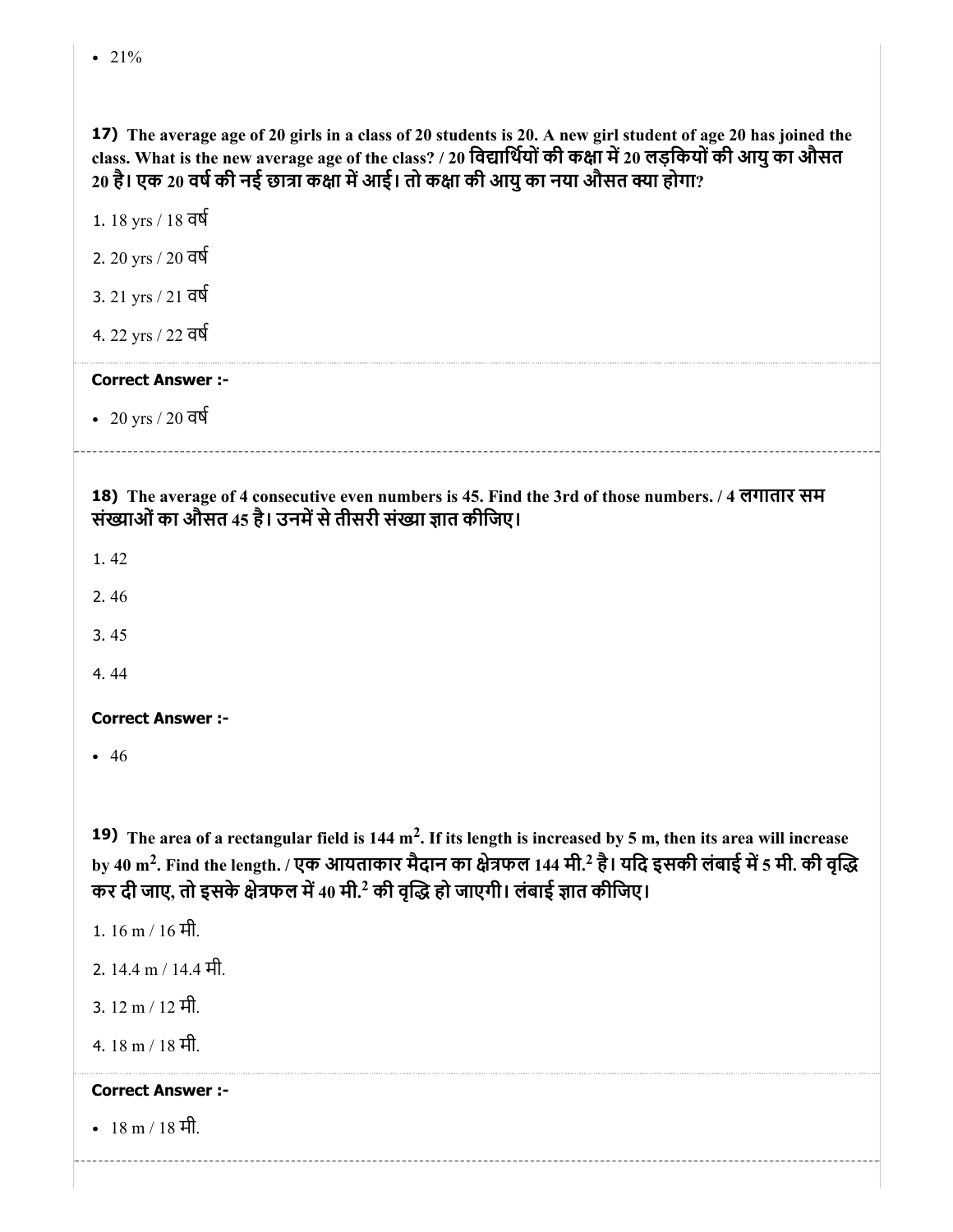| 20) If b - a = 4 and 2a + 2b = 12, then $a^2 + b^2 = ?$ / यदि b - a = 4 और 2a + 2b = 12, तो $a^2 + b^2 = ?$                                                                                                                                                                                        |
|----------------------------------------------------------------------------------------------------------------------------------------------------------------------------------------------------------------------------------------------------------------------------------------------------|
| 1.100                                                                                                                                                                                                                                                                                              |
| 2.36                                                                                                                                                                                                                                                                                               |
| 3.50                                                                                                                                                                                                                                                                                               |
| 4.26                                                                                                                                                                                                                                                                                               |
| <b>Correct Answer :-</b>                                                                                                                                                                                                                                                                           |
| $\bullet$ 26                                                                                                                                                                                                                                                                                       |
| 21) A farmer sold his 5-acre field for Rs. 13,00,000. Out of that amount, he had to pay Rs. 5,45,000 to his                                                                                                                                                                                        |
| landlord, and purchase a house worth Rs. 6,15,255. How much money is left with him? / एक किसान ने<br>अपनी 5 एकड़ भूमि 13,00,000 रुपये में बेच दी। इस धनराशि से उसने 5,45,000 रुपये अपने मकानमालिक को<br>दिए और 6,15,255 रुपये में एक घर ख़रीदा। उसके पास कुल कितने रुपये शेष बचे?                  |
| 1. Rs. 1,49,745 / 1,49,745 रुपये                                                                                                                                                                                                                                                                   |
| 2. Rs. 1,35,745 / 1,35,745 रुपये                                                                                                                                                                                                                                                                   |
| 3. Rs. 1,37,745 / 1,37,745 रुपये                                                                                                                                                                                                                                                                   |
| 4. Rs. 1,39,745 / 1,39,745 रुपये                                                                                                                                                                                                                                                                   |
| <b>Correct Answer :-</b>                                                                                                                                                                                                                                                                           |
| • Rs. 1,39,745 / 1,39,745 रुपये                                                                                                                                                                                                                                                                    |
| 22) Two numbers are in the ratio 4 : 5. If 2 is subtracted from each of the two numbers, and their ratio<br>becomes 3 : 4; the numbers are: / दो संख्याएं 4:5 के अनुपात में हैं। यदि उन दोनों संख्याओं में से प्रत्येक से 2<br>घटा दिया जाए, तो उनका अनुपात 3:4 हो जाता है। तो संख्याएं निम्न हैं: |
| 1. 20, 25                                                                                                                                                                                                                                                                                          |
| 2. 12, 15                                                                                                                                                                                                                                                                                          |
| 3.9, 15                                                                                                                                                                                                                                                                                            |
| 4.8, 10                                                                                                                                                                                                                                                                                            |
| <b>Correct Answer :-</b>                                                                                                                                                                                                                                                                           |
| • 8, 10                                                                                                                                                                                                                                                                                            |
| 23) Find the average. / औसत निकालिये।                                                                                                                                                                                                                                                              |
| $45, 35, 25, 15, 5 \& 1$                                                                                                                                                                                                                                                                           |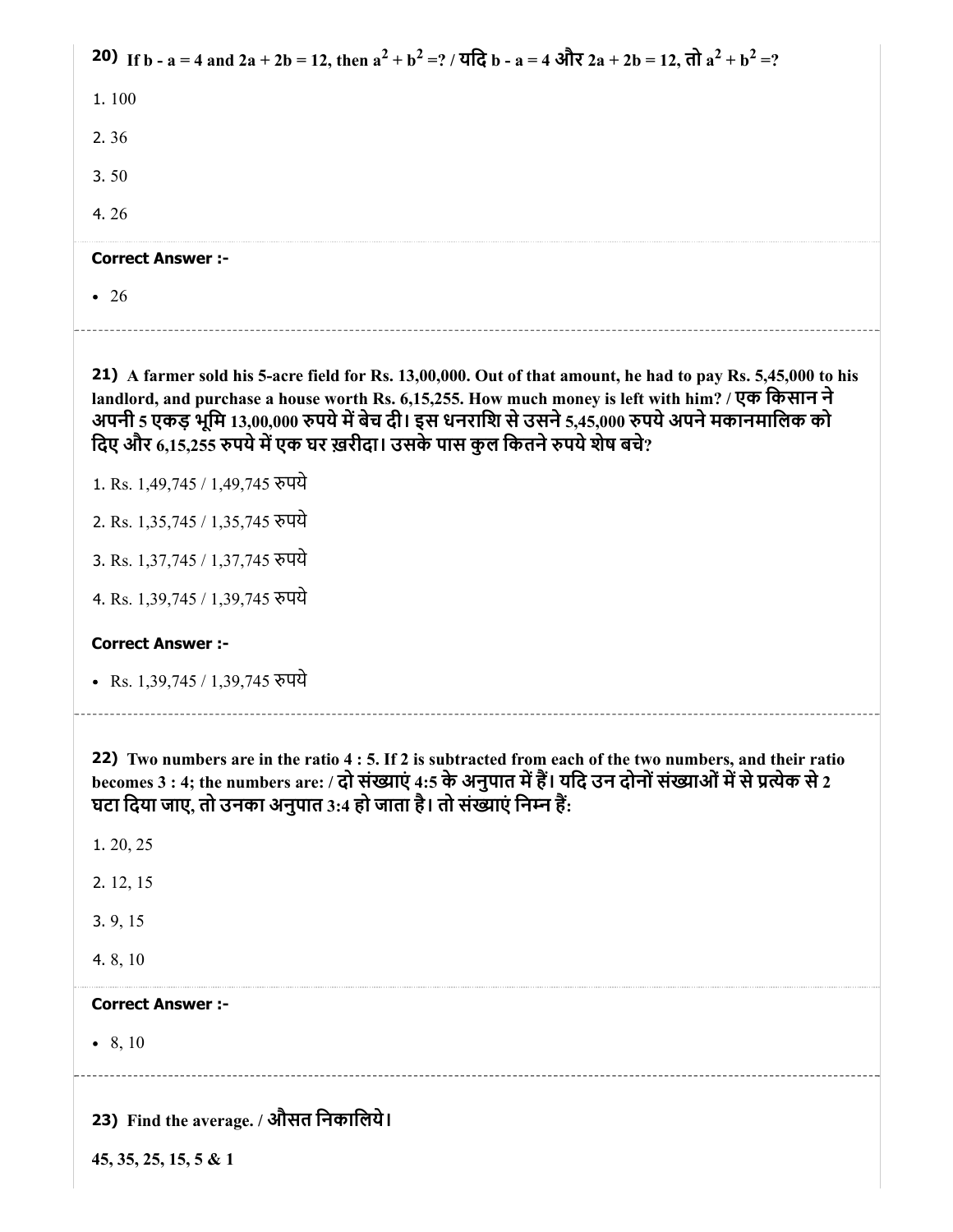| 1.19                                                                                                                                                                                                                                                                                                                            |
|---------------------------------------------------------------------------------------------------------------------------------------------------------------------------------------------------------------------------------------------------------------------------------------------------------------------------------|
| 2.25                                                                                                                                                                                                                                                                                                                            |
| 3.21                                                                                                                                                                                                                                                                                                                            |
| 4.22                                                                                                                                                                                                                                                                                                                            |
| <b>Correct Answer :-</b>                                                                                                                                                                                                                                                                                                        |
| $\bullet$ 21                                                                                                                                                                                                                                                                                                                    |
| 24) Find the average of all prime numbers between 20 and 40. / 20 से 40 के मध्य की समस्त अभाज्य<br>संख्याओं का औसत ज्ञात कीजिए।                                                                                                                                                                                                 |
| 1.40                                                                                                                                                                                                                                                                                                                            |
| 2.33                                                                                                                                                                                                                                                                                                                            |
| 3.45                                                                                                                                                                                                                                                                                                                            |
| 4.30                                                                                                                                                                                                                                                                                                                            |
| <b>Correct Answer :-</b>                                                                                                                                                                                                                                                                                                        |
| • 30                                                                                                                                                                                                                                                                                                                            |
| 25) 729 liters of a mixture contains milk and water in the ratio 7 : 2. How much water is required to get<br>a new mixture containing milk and water in the ratio 7 : 3? / 729 लीटर मिश्रण में दूध और पानी 7 : 2 के<br>(अनुपात में हैं। नया मिश्रण प्राप्त करने के लिए इसमें कितना पानी मिलाना पड़ेगा कि यह अनुपात 7 : 3 हो जाए |
| 1. None of the above / उपरोक्त में से कोई नहीं                                                                                                                                                                                                                                                                                  |
| 2. 81 litres / 81 लीटर                                                                                                                                                                                                                                                                                                          |
| 3. 51 litres / 51 लीटर                                                                                                                                                                                                                                                                                                          |
| 4.91 litres / 91 लीटर                                                                                                                                                                                                                                                                                                           |
| <b>Correct Answer:-</b>                                                                                                                                                                                                                                                                                                         |
| • 81 litres / 81 लीटर                                                                                                                                                                                                                                                                                                           |
| 26) Ten years ago, A was half of B in age. If the ratio of their present ages is 3 : 4, what will be the total<br>of their present ages? / दो वर्ष पहले A की आयु B की आयु की आधी थी। यदि दोनों की वर्तमान आयु का अनुपात<br>3:4 है, तो दोनों की वर्तमान आयु का योग क्या होगा?<br>1.30 years / 30 वर्ष                            |

2. 35 years / 35 वष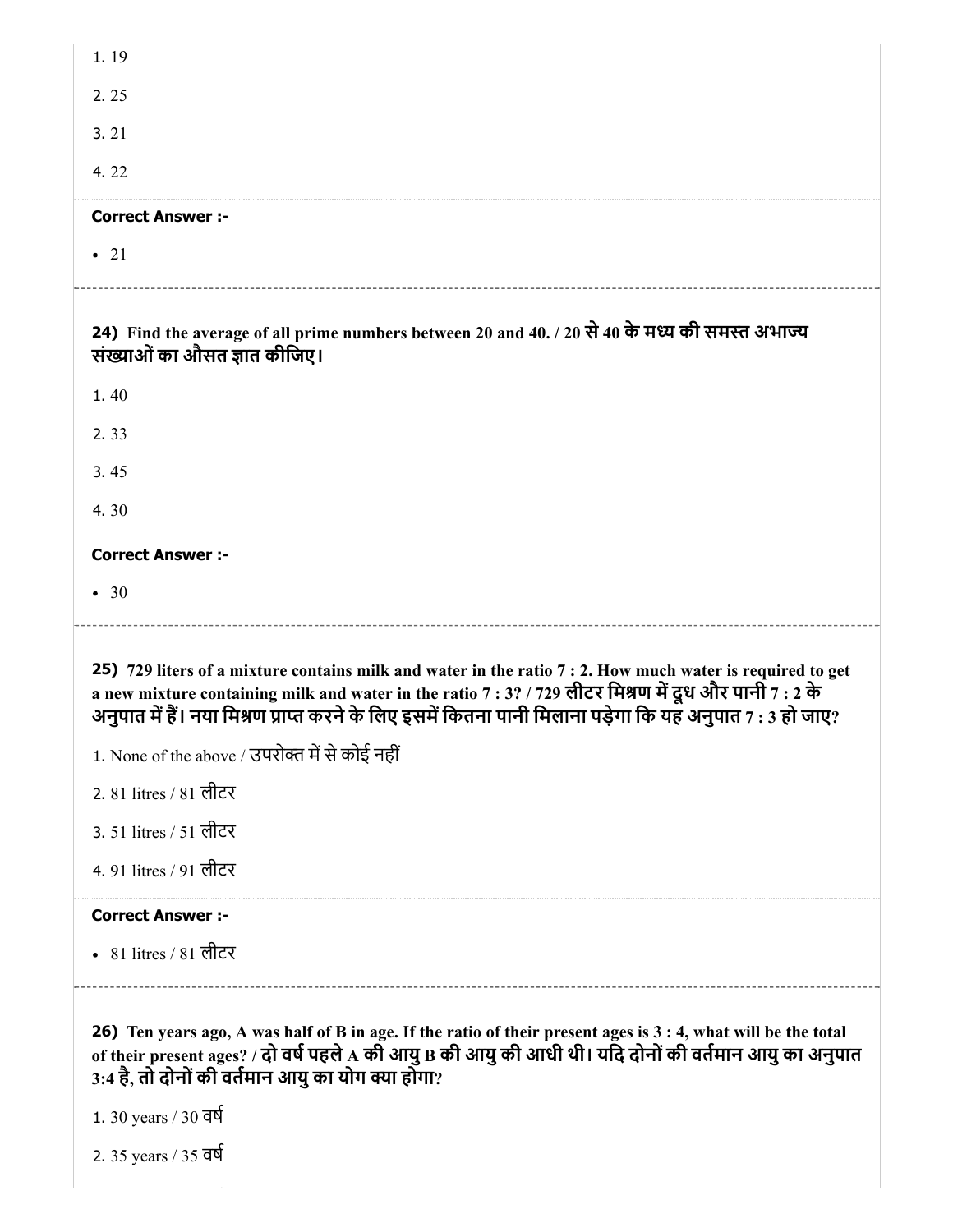3. 20 years / 20 वष

4. 18 years / 18 वष

### Correct Answer :-

 $-35$  years / 35 वर्ष

27) A train of 125 m long is running with a speed of 45 kmph. In what time will it pass a man who is running at a speed of 5 kmph in the opposite direction in which the train is running? / 125 मी. लंबाई वाली एक रेलगाड़ी 45 किमी. प्रति घंटा की चाल से चल रही है। यह रेलगाड़ी विपरीत दिशा में 5 किमी. प्रति घंटा की चाल से चलने वाले एक व्यक्ति को कितने समय में पार कर लेगी?

1. 9 sec / 9 से.

2. 8 sec  $/$  8 से.

3. 10 sec / 10 से.

4. 12 sec / 12 से.

# Correct Answer :-

9 sec / 9 से.

28) Which one of the following four addresses is NOT EXACTLY same as the one given below? / निम्न दिये गये चार पतों में से नीचे दिये गये पते के ठीक समान कौन सा एक नहीं है?

Michael Watts

Rue du General de Gaulle – Z.I. 60880

Le Meux - B.P. 50317

60618 La Croix Saint Ouen Cedex, France

(i) Michael Watts

Rue du General de Gaulle – Z.I. 60880

Le Meux - B.P. 50317

60618 La Croix Saint Ouen Cedex, France

(ii) Michael Watts

Rue du General de Gaulle – Z.I. 60880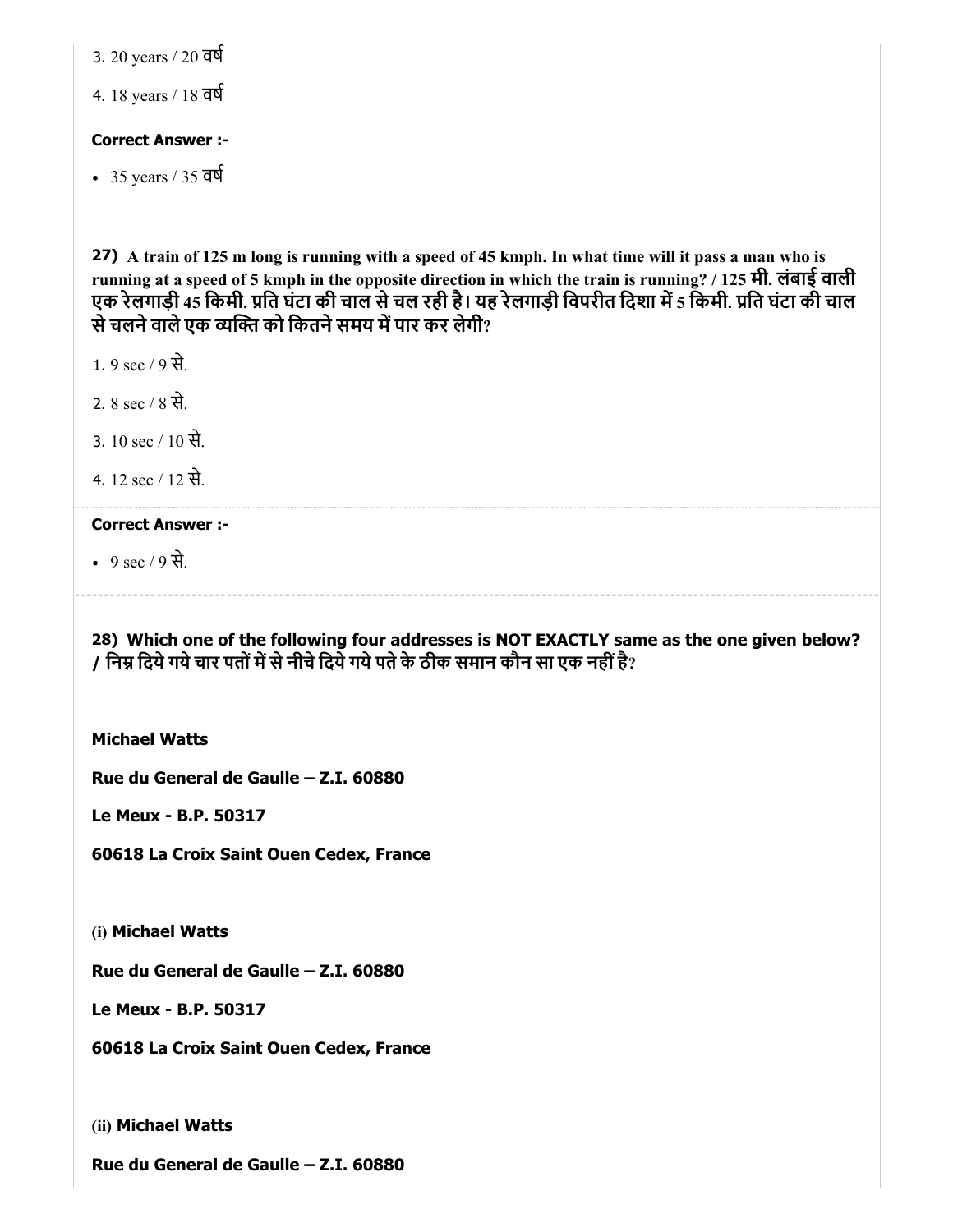Le Meux - B.P. 50817

# 60618 La Croix Saint Ouen Cedex, France

(iii) Michael Watts

Rue du General de Gaulle – Z.I. 60880

Le Meux - B.P. 50317

60618 La Croix Saint Ouen Cedex, France

(iv) Michael Watts

Rue du General de Gaulle – Z.I. 60880

Le Meux - B.P. 50317

60618 La Croix Saint Ouen Cedex, France

1. iv

2. i

3. ii

4. iii

#### Correct Answer :-

 $\cdot$  ii

29)

If the following two squares shown below overlap, which one of the following options is formed? / यदि निम्न दो वर्ग अतिव्यापित होते हैं, तो निम्न में से कौन सा एक विकल्प बनता है?

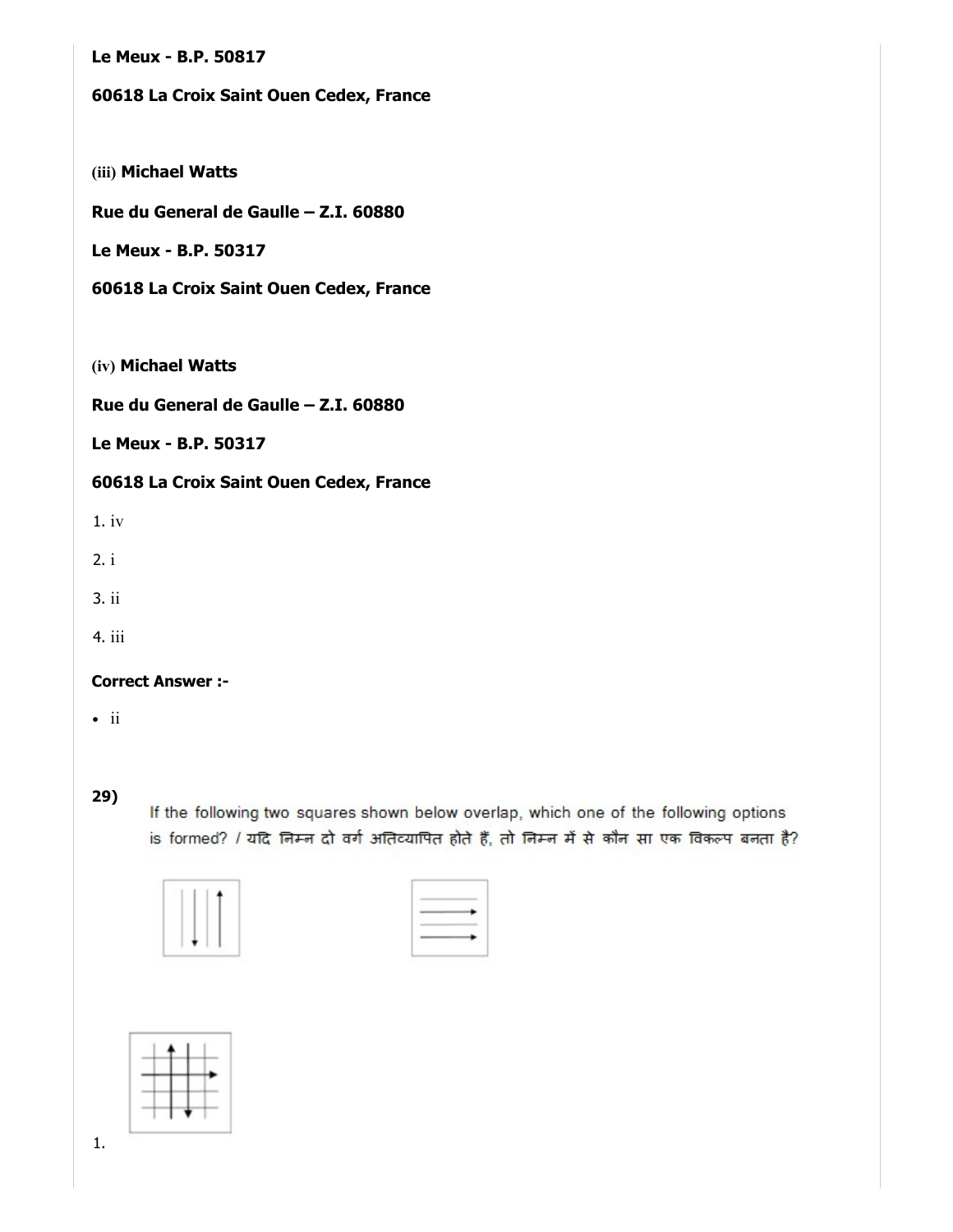



3.

2.



4.

Correct Answer :-



30) The series given below contains a sequence of alphabets and numbers. Identify the incorrect combination: / नीचे दी गई श्रृंखला में, अक्षरों और संख्याओं का एक क्रम निहित है। गलत संयोजन पहचानिए:

i.zxer2309rezx

ii.zxer2309rezx

iii.zxer2309rezx

iv.sxer2309rezx

1. iv

2. i

3. ii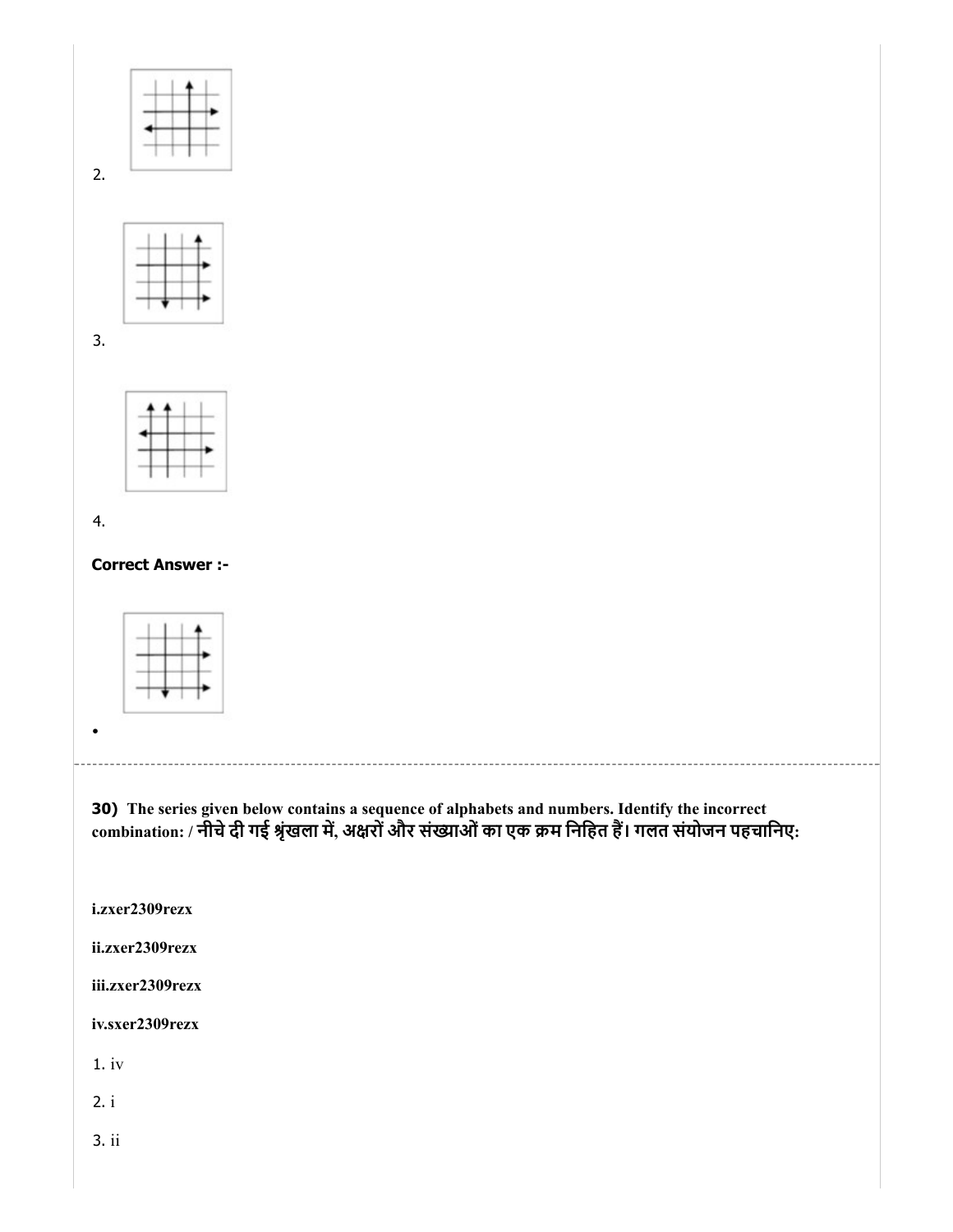| 4. iii                                                                                             |  |
|----------------------------------------------------------------------------------------------------|--|
| <b>Correct Answer :-</b>                                                                           |  |
| $\bullet$ iv                                                                                       |  |
| Topic:- Science and Simple Arithmetic                                                              |  |
| 1)<br>Which of the following is an INCORRECT statement related to the equation the given equation? |  |
| $PbO + C \longrightarrow Pb + CO$ ?                                                                |  |
| <i>।</i> निम्नलिखित के विषय में कौन साकथन <b>गलत</b> है?                                           |  |
|                                                                                                    |  |
| $PbO + C \longrightarrow Pb + CO$ ?                                                                |  |
| 1. Carbon is oxidized / कार्बन ऑक्सीकृत होता है।                                                   |  |
| 2. It is redox reaction / यह अपचयोपचय अभिक्रिया है ।                                               |  |
| 3. Lead oxide is reduced / लेड ऑक्साइड अपचित होता है।                                              |  |
| 4. Lead is oxidized / लेड ऑक्सीकृत होता है।                                                        |  |
| <b>Correct Answer :-</b>                                                                           |  |
| • Lead is oxidized / लेड ऑक्सीकृत होता है।                                                         |  |
| 2)<br>The side of an equilateral triangle of area $25\sqrt{3}$ cm <sup>2</sup> is: /               |  |
| $25\sqrt{3}$ cm <sup>2</sup> क्षेत्रफल वाले एक समबाहु त्रिभुज की भुजा निम्न होगी:                  |  |
|                                                                                                    |  |
| $1.5\sqrt{3}$ cm                                                                                   |  |
| 2.20cm                                                                                             |  |
| 3.10cm                                                                                             |  |
| 4.8cm                                                                                              |  |
| <b>Correct Answer :-</b>                                                                           |  |
| $\bullet$ 10cm                                                                                     |  |
|                                                                                                    |  |
| 3)                                                                                                 |  |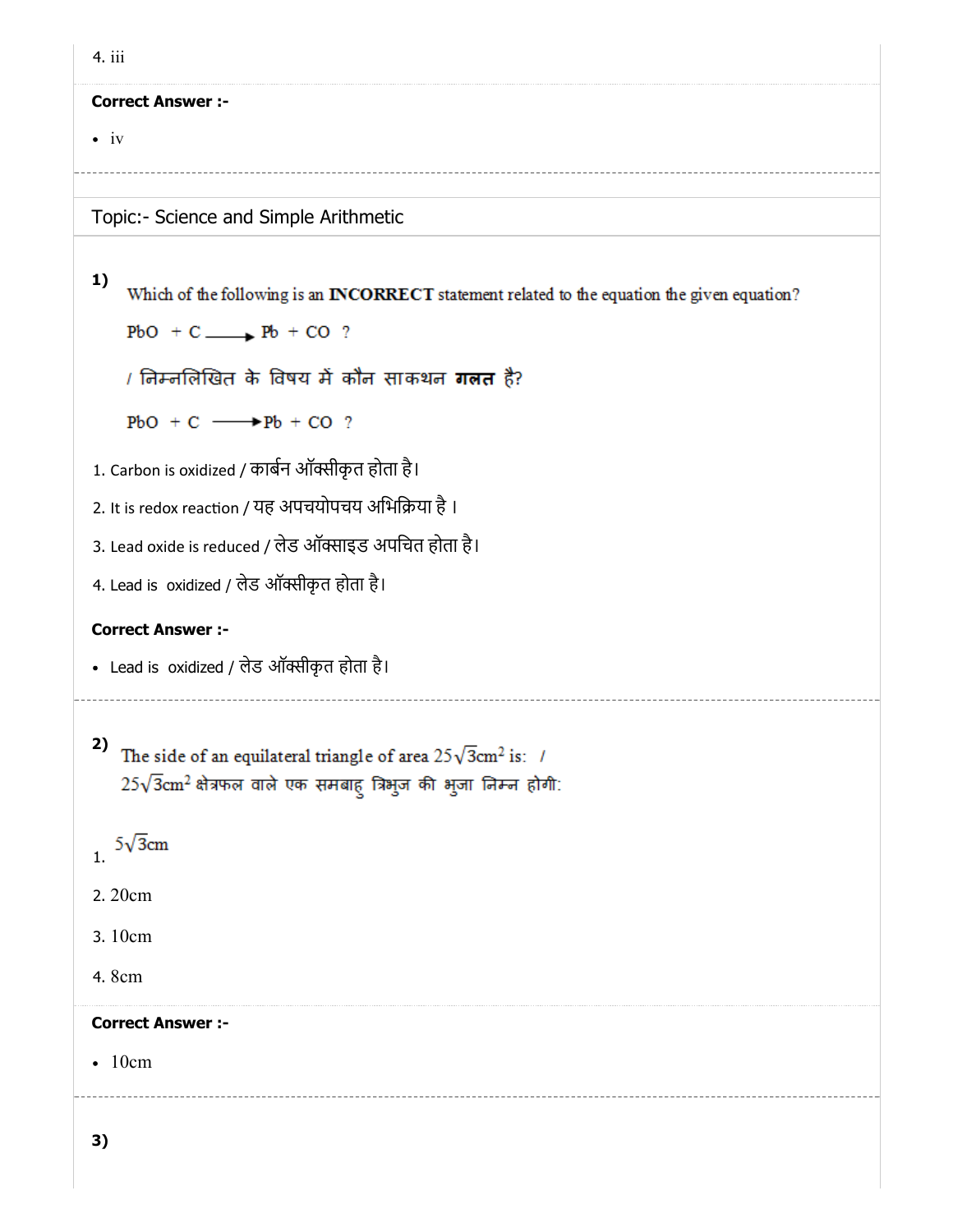

2. 125m<sup>3</sup> / 125 घन मी.

3. 25m<sup>3</sup> / 25 घन मी.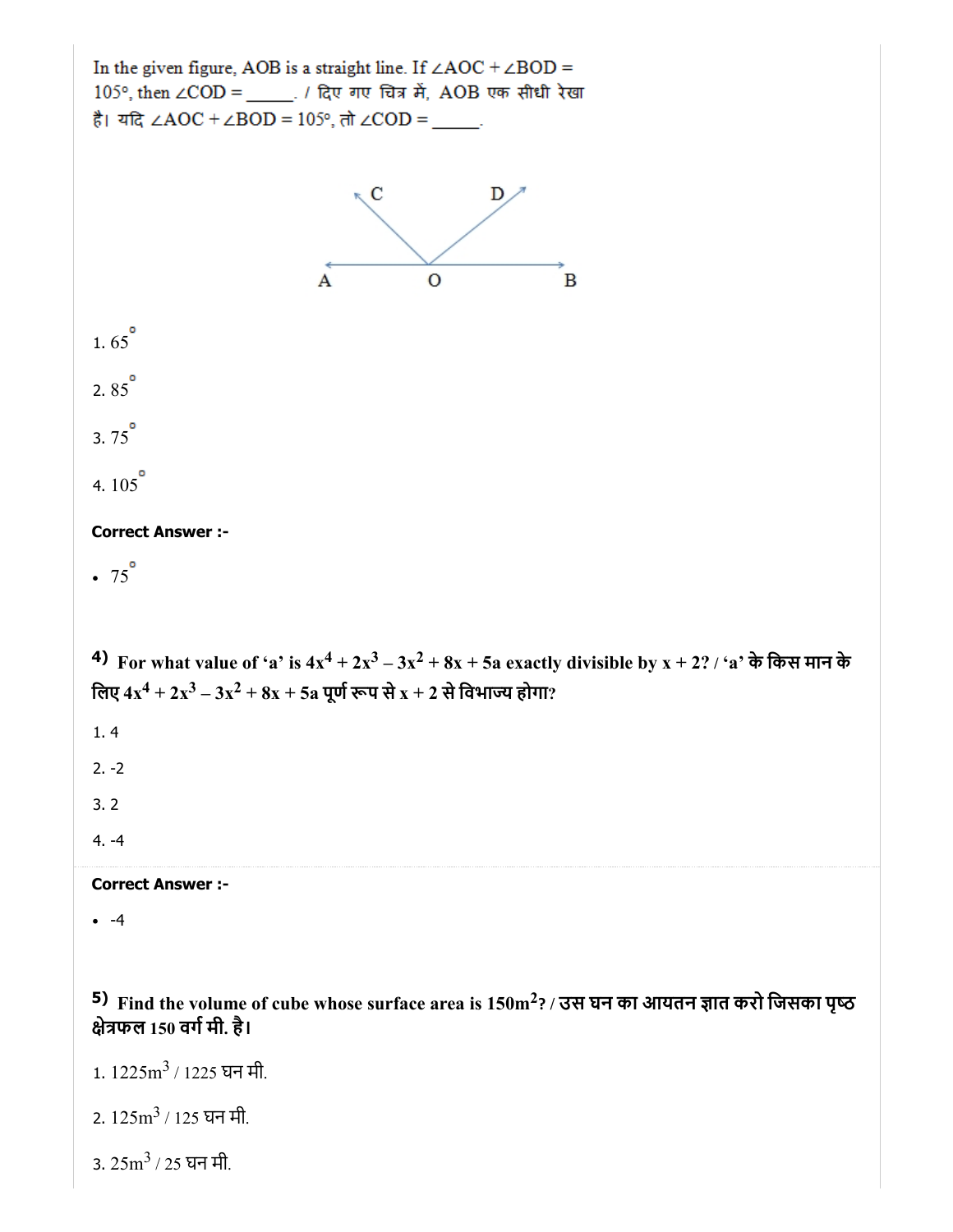4. 625m<sup>3</sup> / 625 घन मी.

### Correct Answer :-

125m<sup>3</sup> / 125 घन मी.

6) Three angles of a quadrilateral are equal. The fourth angle is of measure 150 . Find the measure of each of the equal angles? / एक चतुर्भुज के तीन कोण बराबर हैं। चौथे कोण का माप 150 है। बराबर वाले प्रत्येक कोण का माप ज्ञात करें।

1.80 $^{\circ}$ 2. $85^{\circ}$ 3.60 $^{\circ}$ 4.  $70^{\circ}$ 

# Correct Answer :-

 $\cdot 70^{\circ}$ 

7) Three traffic lights glow at the intervals of 10, 15, and 20 minutes. If they glow together at 6:10AM, now they will glow together at: / तीन ट्रैफिक लाइट 10, 15 और 20 मिनट के अंतराल पर जलती हैं। यदि वे प्रात: 6:10 बजे एक साथ जलती हैं, तो उसके बाद वे एक साथ निम्न समय पर जलेगी:

- 1. 7:10AM / प्रात: 7:10 बजे
- 2. 6:30AM / प्रात: 6:30 बजे
- 3. 7:00AM / प्रात: 7:00 बजे
- 4. 6:45AM / प्रात: 6:45 बजे

# Correct Answer :-

• 7:10AM / प्रात: 7:10 बजे

8) If Rahul estimates his profit as 20% of the selling price, then his real profit percentage is: / यदि राहुल ने विक्रय मूल्य का 20% लाभ का अनुमान लगाया, तो उसका वास्तविक लाभ का प्रतिशत निम्न है:

- 1. 20%
- 2. 19%
- 3. 21%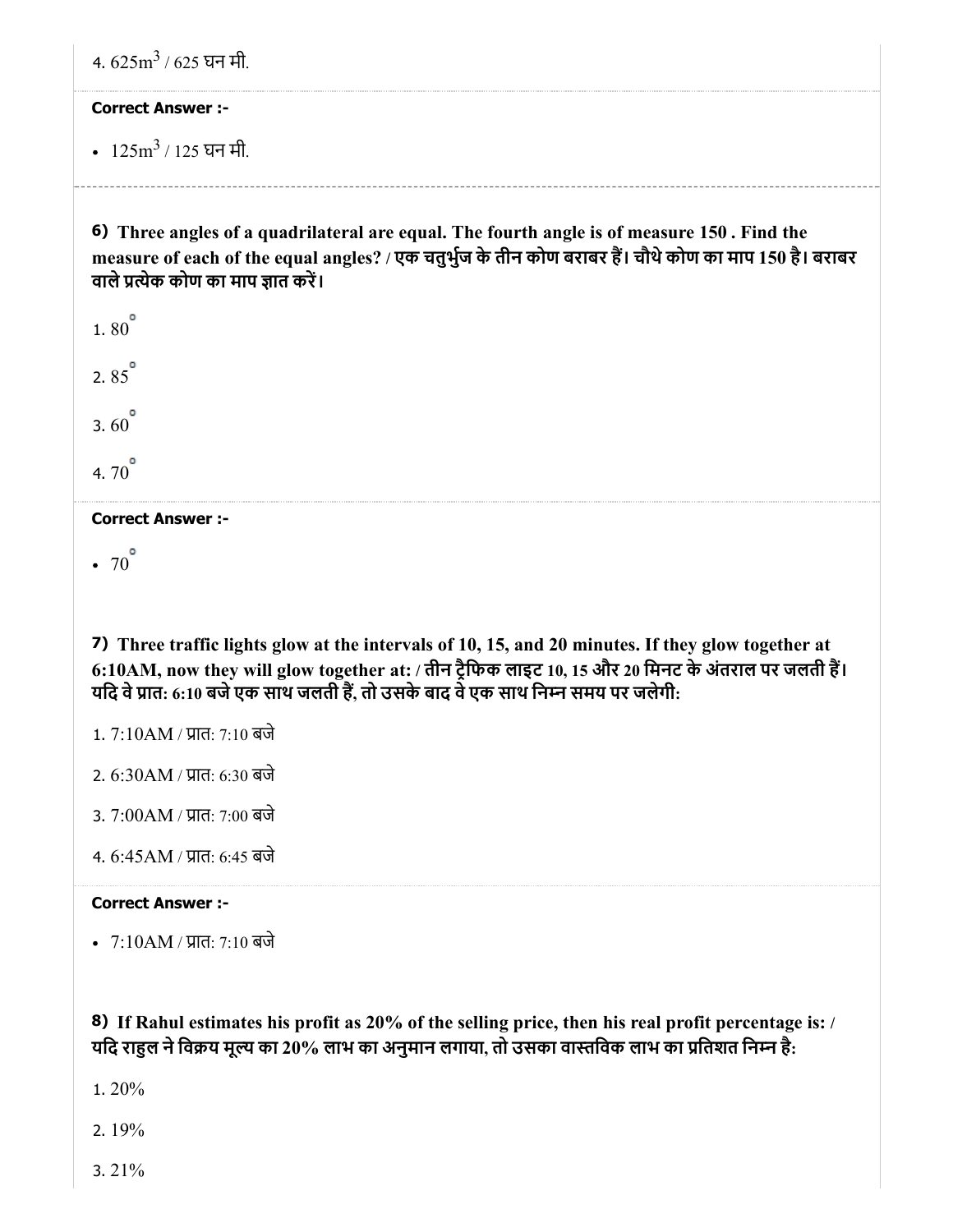| 4.25%                                                                                                                                                                         |
|-------------------------------------------------------------------------------------------------------------------------------------------------------------------------------|
| <b>Correct Answer :-</b>                                                                                                                                                      |
| • 25%                                                                                                                                                                         |
|                                                                                                                                                                               |
| 9) Which of the following is not a perfect square? / निम्न में से कौन सी संख्या एक पूर्ण वर्ग है?                                                                             |
| 1.2025                                                                                                                                                                        |
| 2.1152                                                                                                                                                                        |
| 3.14641                                                                                                                                                                       |
| 4.4761                                                                                                                                                                        |
| <b>Correct Answer :-</b>                                                                                                                                                      |
| $-1152$                                                                                                                                                                       |
|                                                                                                                                                                               |
| 10) Which one of the following is a fungal disease of poultry? / निम्न में से कौन सा कुक्कुट पालन का<br>एक कवक रोग है?                                                        |
| 1. Ranikhet / रानीखेत                                                                                                                                                         |
| 2. Aspergillosis / ऐस्पर्जिलस-आर्ति                                                                                                                                           |
| 3. Rinderpest / पशु महामारी                                                                                                                                                   |
| 4. Fowl pox / फ़ाउल पॉक्स                                                                                                                                                     |
| <b>Correct Answer :-</b>                                                                                                                                                      |
| • Aspergillosis / ऐस्पर्जिलस-आर्ति                                                                                                                                            |
|                                                                                                                                                                               |
| 11) A number is such that it is as much greater than 84 as it is less than 108. The number is: /<br>एक संख्या 84 से उतनी ही बड़ी है जितनी कि 108 से छोटी। वह संख्या निम्न है: |
| 1.69                                                                                                                                                                          |
| 2.48                                                                                                                                                                          |
| 3.56                                                                                                                                                                          |
| 4.96                                                                                                                                                                          |
| <b>Correct Answer :-</b>                                                                                                                                                      |
| •96                                                                                                                                                                           |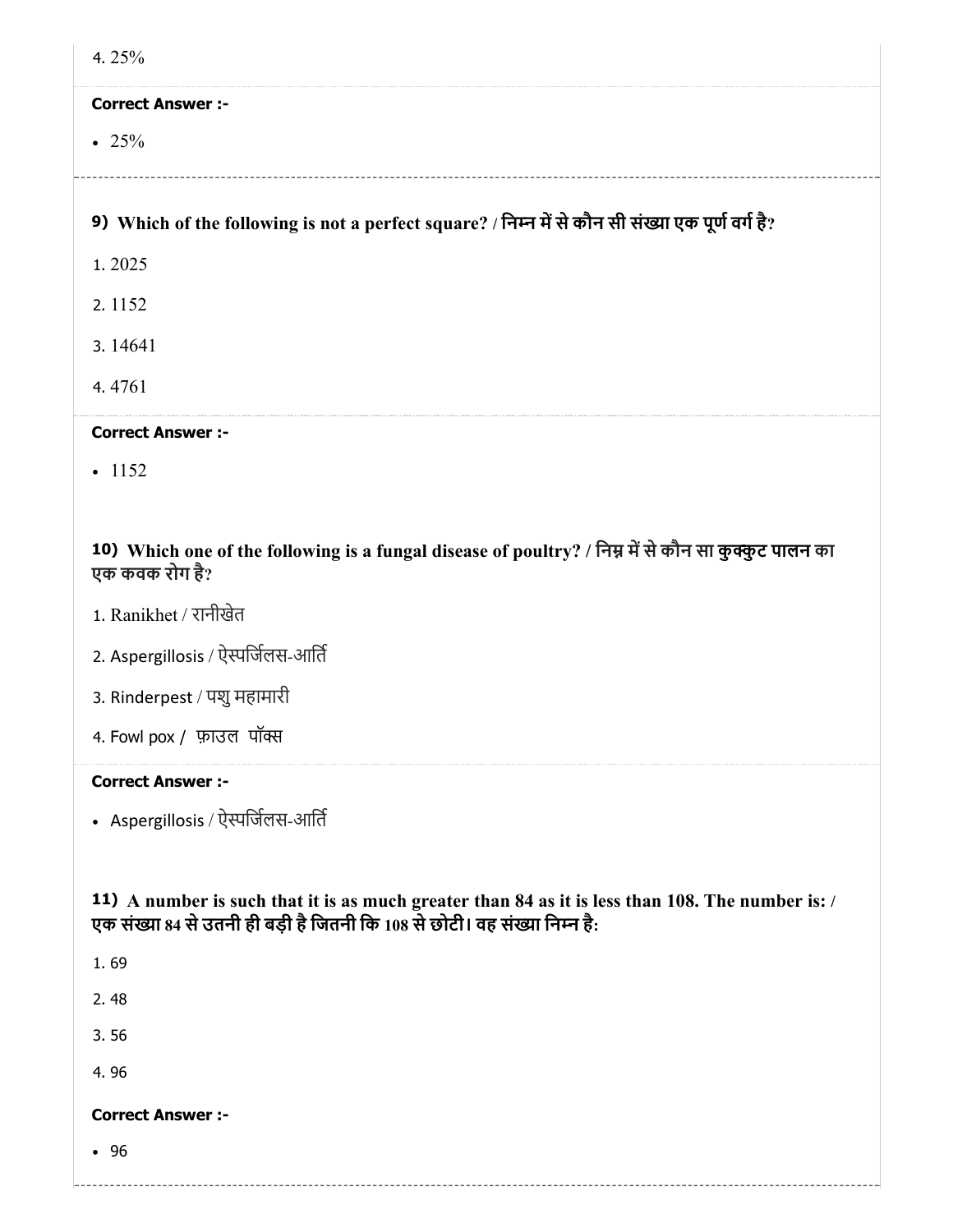12) The cost of a pen is Rs.  $(x + 4)$  and Rohit bought  $(x + 4)$  pens. The total amount paid by him is: / एक पेन का मूल्य रु. (x + 4) है और रोहित ने (x + 4) पेन खरीदे। उसके द्वारा भुगतान की जाने वाली कुल राशि िनन है:

1.  $8x^2 + x + 16$ 2.  $x^2 + 4x$ 3.  $x^2 + 8x + 16$ 4. 1

#### Correct Answer :-

 $x^2 + 8x + 16$ 

13) The letter is chosen from the word PARALLELOGRAM. Probability of choosing a vowel is: / PARALLELOGRAM सेएक शद चुना गया। एक वर के चुनेजानेकी संभावना िनन है:

 $\frac{1}{5}$ 1. 5  $\overline{13}$ 2.  $\mathbf{1}$  $\overline{\mathbf{3}}$ 3.  $\mathbf{1}$  $\overline{13}$ 4. Correct Answer :-  $\frac{5}{13}$ 14) What is the area of a square inscribed in a circle of radius 'a'? / 'a' िया वालेएक वृत के भीतर बने वर्ग का क्षेत्रफल कितना है?  $a^2$ 4 1. 2.  $2a^2$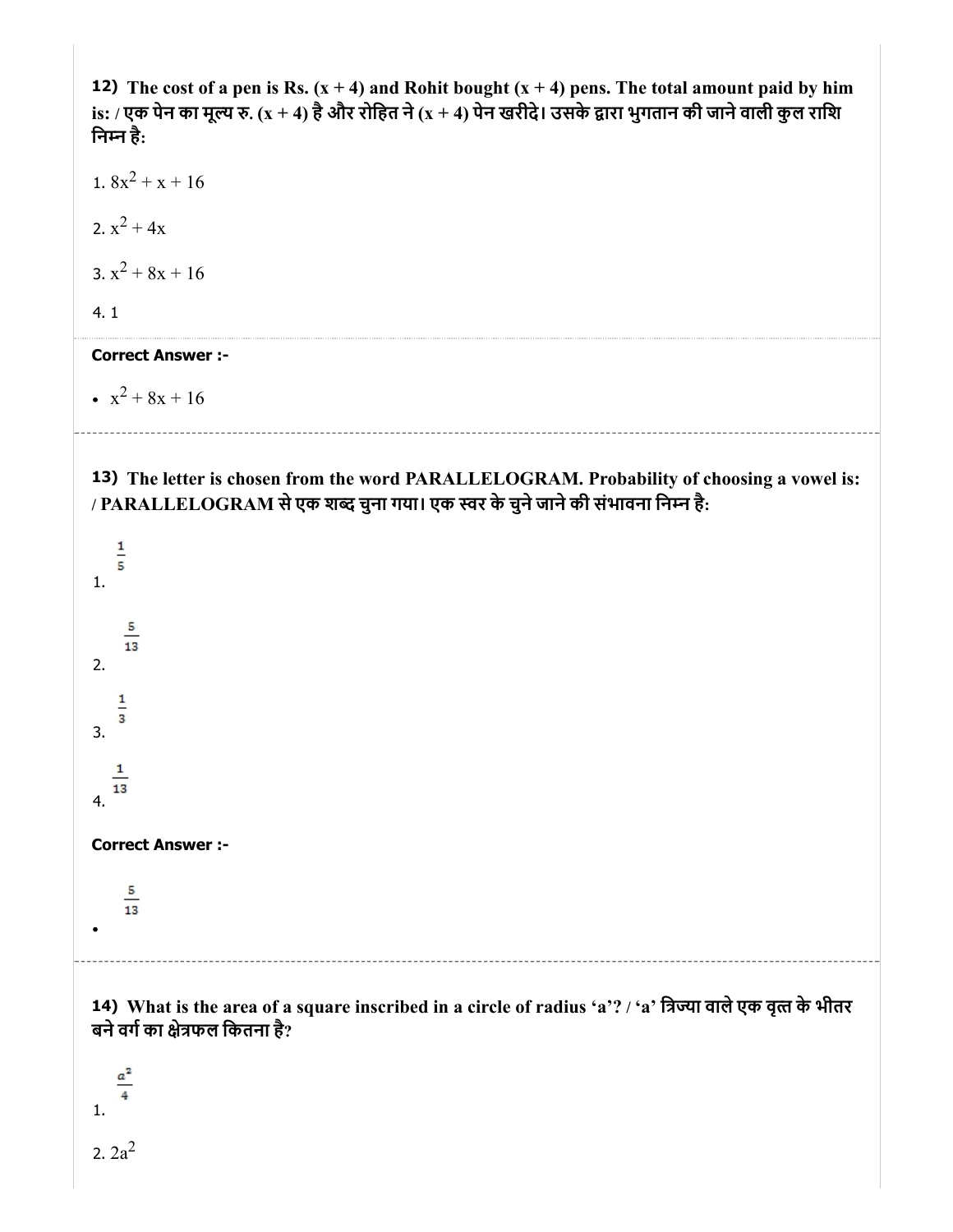| 3. $a^2$                                                                                                                                                 |
|----------------------------------------------------------------------------------------------------------------------------------------------------------|
| 4.                                                                                                                                                       |
| $rac{a^2}{2}$                                                                                                                                            |
| <b>Correct Answer :-</b>                                                                                                                                 |
|                                                                                                                                                          |
| $\cdot$ 2a <sup>2</sup>                                                                                                                                  |
| 15) A device which converts mechanical energy into electrical energy is: / यांत्रिक ऊर्जा को विदुयत ऊर्जा में<br>रूपांतरित करने वाली एक डिवाइस निम्न है: |
| 1. Electrical transformer / विदुयत ट्रांसफॉर्मर                                                                                                          |
| 2. Electric conductor / विदुयत चालक                                                                                                                      |
| 3. Electric motor / विदुयत मोटर                                                                                                                          |
| 4. Electric generator / विदुयत जनरेटर                                                                                                                    |
| <b>Correct Answer :-</b>                                                                                                                                 |
| • Electric generator / विदुयत जनरेटर                                                                                                                     |
|                                                                                                                                                          |
| 16) The amount of light entering the eye is controlled by: / आँख में प्रवेश करने वाले प्रकाश की मात्रा को<br>इसके द्वारा नियंत्रित किया जाता है:         |
| 1. Cornea / कॉर्निया                                                                                                                                     |
| 2. Eye lens / नेत्रलेन्स                                                                                                                                 |
| 3. Ciliary muscle / पक्ष्माभिकी पेशी                                                                                                                     |
| 4. Iris / आइरिस                                                                                                                                          |
| <b>Correct Answer :-</b>                                                                                                                                 |
| • Iris / आइरिस                                                                                                                                           |
|                                                                                                                                                          |
| 17) A magnifying glass is a_________. / एक आवर्धक लेन्स होता है                                                                                          |
| 1. concave mirror / अवतल दर्पण                                                                                                                           |
| 2. convex mirror / उत्तल दर्पण                                                                                                                           |
| 3. convex lens / उत्तल लेंस                                                                                                                              |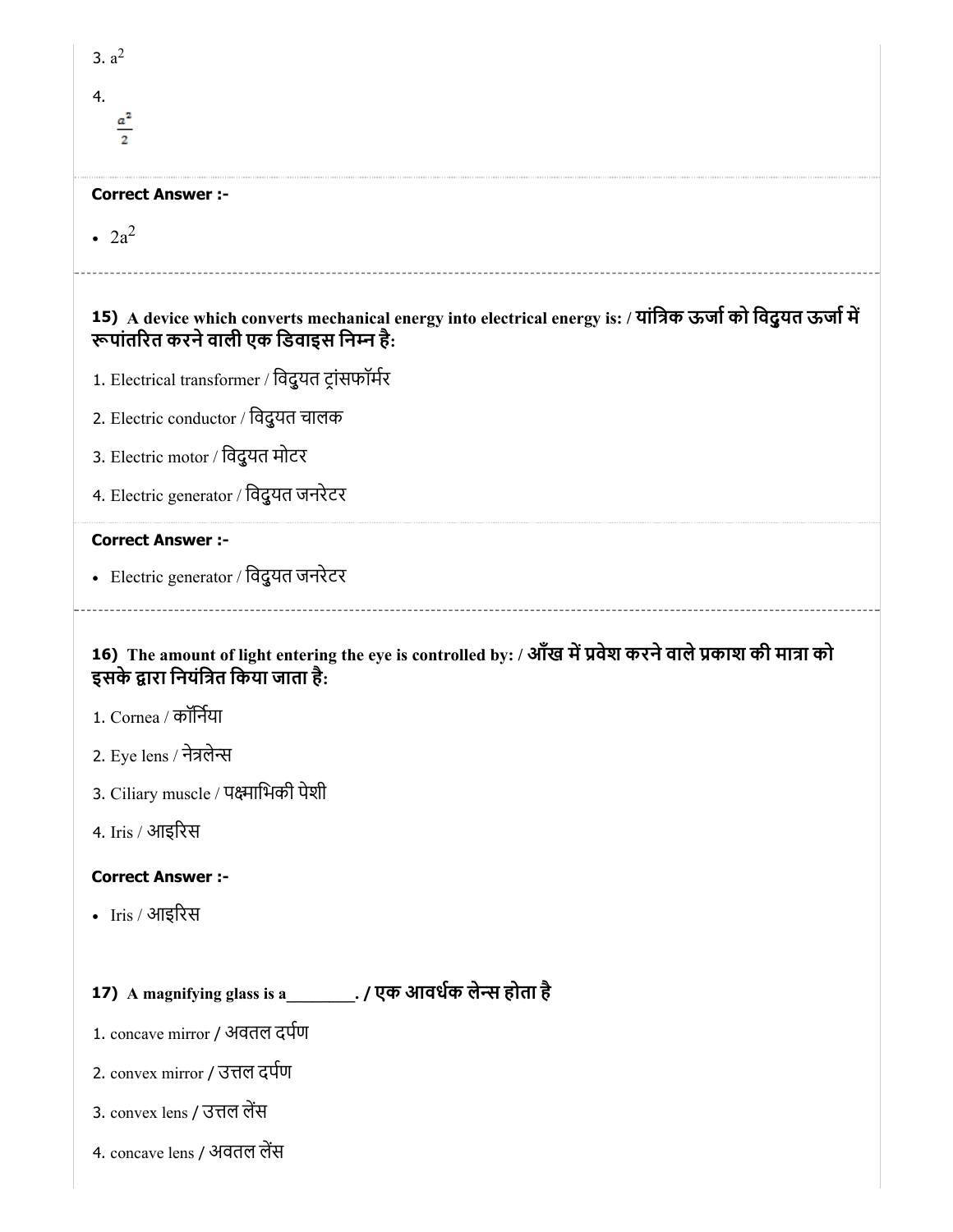| <b>Correct Answer :-</b>                                                                                                                                |
|---------------------------------------------------------------------------------------------------------------------------------------------------------|
| • convex lens / उत्तल लेंस                                                                                                                              |
|                                                                                                                                                         |
| 18) The animal tissue that helps in secretion and absorption is: / पशु ऊतक जो स्नाव और अवशोषण में<br>सहायता करता है:                                    |
| 1. Nerve tissue / तंत्रिका ऊतक                                                                                                                          |
| 2. Muscular tissue / पेशी ऊतक                                                                                                                           |
| 3. Connective tissue / संयोजी ऊतक                                                                                                                       |
| 4. Epithelial tissue / उपकला ऊतक                                                                                                                        |
| <b>Correct Answer :-</b>                                                                                                                                |
| • Epithelial tissue / उपकला ऊतक                                                                                                                         |
|                                                                                                                                                         |
| 19) Microorganisms act upon the dead remains of organisms to produce ______. / ______<br>उत्पन्न करने के लिए सूक्ष्मजीवी मृत अवशेषों पर कार्य करते हैं। |
| 1. humus / खाद                                                                                                                                          |
| 2. sand / बालू                                                                                                                                          |
| 3. fungi / कवक                                                                                                                                          |
| 4. water / जल                                                                                                                                           |
| <b>Correct Answer :-</b>                                                                                                                                |
| • humus / खाद                                                                                                                                           |
|                                                                                                                                                         |
| 20) Pencillium is a member of: / पेनसिलियम ______ का सदस्य है                                                                                           |
| 1. Pteridophyta / टेरीडोफाइटा                                                                                                                           |
| 2. Fungi / कवक                                                                                                                                          |
| 3. Bryophyta / ब्रायोफाइटा                                                                                                                              |
| 4. Algae / शैवाल                                                                                                                                        |
|                                                                                                                                                         |
| <b>Correct Answer :-</b>                                                                                                                                |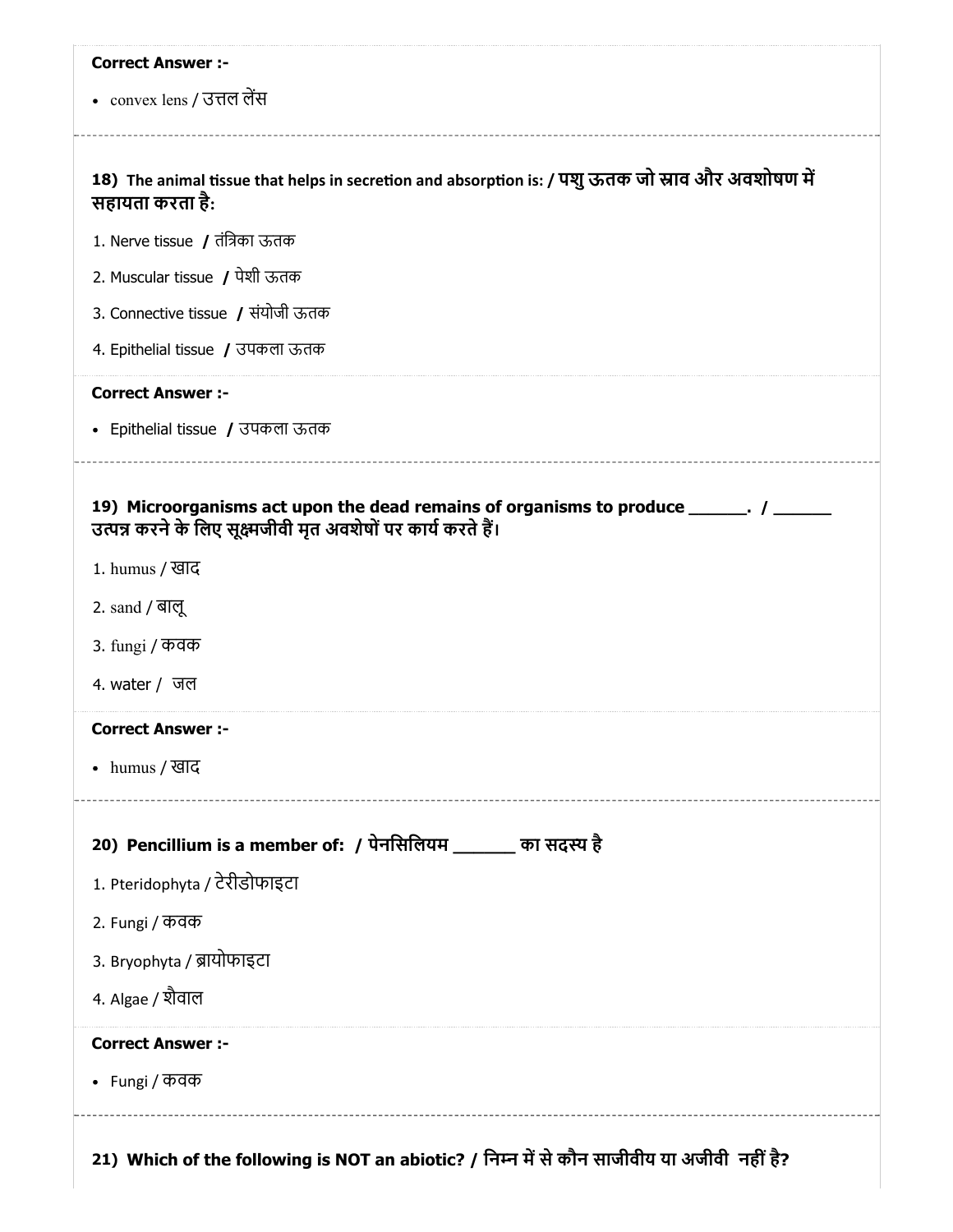|  | Air $/$ |  | वाय |  |
|--|---------|--|-----|--|
|--|---------|--|-----|--|

2. Light / काश

3. Water / जल

4. Tree / वृ

#### Correct Answer :-

• Tree / वृक्ष

# 22) Which one of the following organs is NOT a part of the female reproductive system in humans? / निम्न अंगों में से कौन सा एक मनुष्यों में महिला प्रजनन तंत्र का हिस्सा नहीं है?

- 1. Uterus / गभाशय
- 2. Oviduct / अंडवािहनी
- 3. Ovary / अंडाशय
- 4. Sperm duct / शुक्रवाहिनी

# Correct Answer :-

• Sperm duct / शुक्रवाहिनी

23) If  $2^{2017} - 2^{2016} - 2^{2015} + 2^{2014} = k$   $2^{2014}$ , then the value of k is: / यदि  $2^{2017} - 2^{2016} -$ 2<sup>2015</sup> + 2<sup>2014</sup> = k 2<sup>2014</sup>, तो k का मान निम्न है:

1. 3

2. 5

3. 4

4. 2

# Correct Answer :-

3

# 24) Children sprinkle powder on the carom board while playing to: / बच्चे खेलते समय कैरम बोर्ड पर पाउडर इसलिए छिड़कते हैं:

- 1. Reduce friction / घर्षण घटाने के लिए
- 2. Increase friction / घर्षण बढ़ाने के लिए
- 3. Give fragrance / सुगंध देने के लिए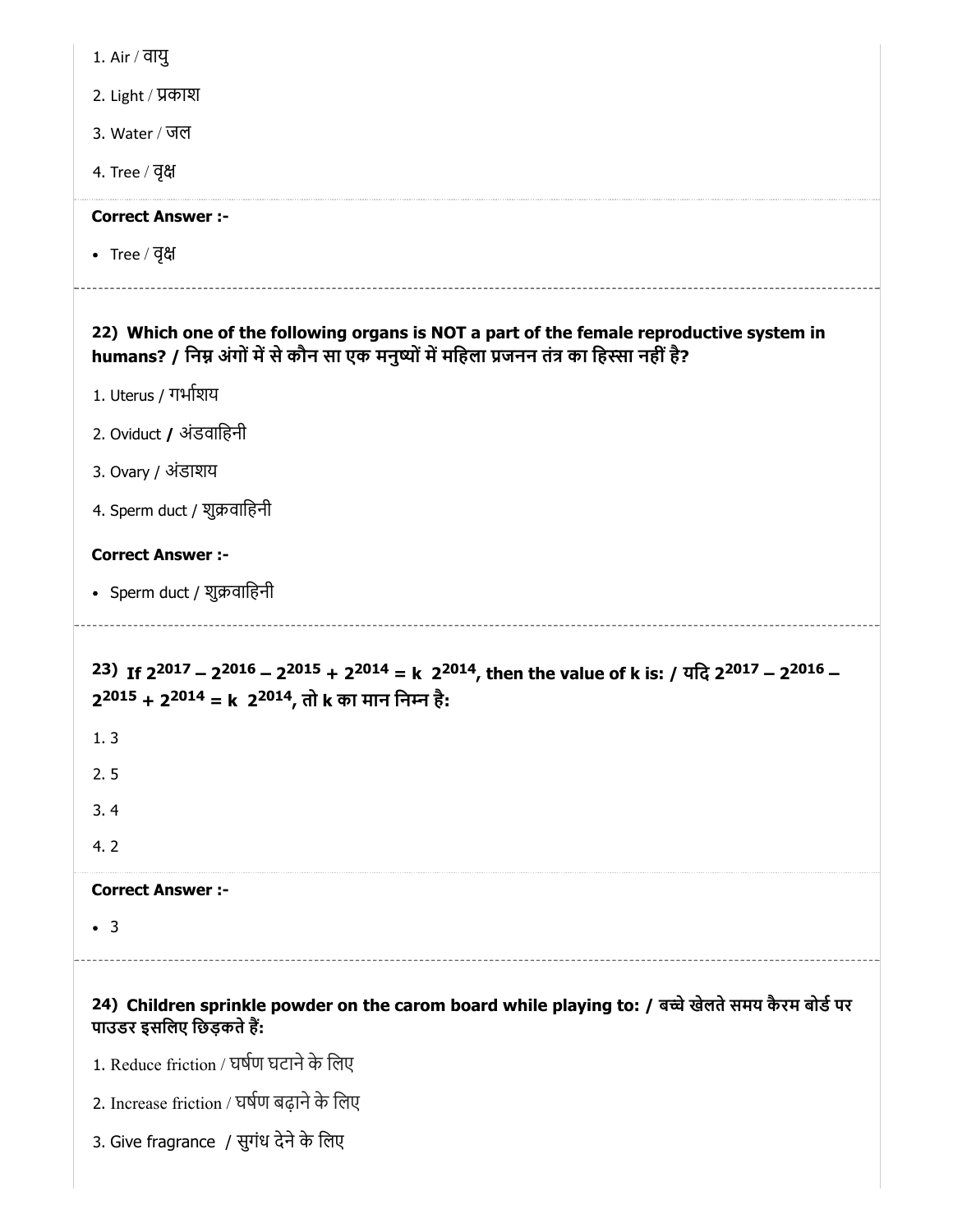| 4. Give lustre to the board / बोर्ड को चमक देने के लिए                                                                                                      |
|-------------------------------------------------------------------------------------------------------------------------------------------------------------|
| <b>Correct Answer :-</b>                                                                                                                                    |
| • Reduce friction / घर्षण घटाने के लिए                                                                                                                      |
|                                                                                                                                                             |
| <sup>25)</sup> AB and CD are two equal chords of a circle with center at O such that $\angle AOB = 80^\circ$ , then                                         |
| $\angle$ COD = _________. / AB और CD, O केन्द्र वाले एक वृत्त की दो ऐसी समान जीवाएं हैं कि $\angle$ AOB = 80 $^\circ$ , तो $\angle$                         |
|                                                                                                                                                             |
| $1.100$ <sup><math>\degree</math></sup>                                                                                                                     |
| $2.80^{\circ}$                                                                                                                                              |
| 3. $110^{\circ}$                                                                                                                                            |
| 4. $105^{\circ}$                                                                                                                                            |
| <b>Correct Answer :-</b>                                                                                                                                    |
| $\cdot$ 80                                                                                                                                                  |
|                                                                                                                                                             |
| 26) We should make water safe and free from germs and bacteria by: / हमें जल को सुरक्षित और                                                                 |
| रोगाणु एवं जीवाणु से मुक्त, ________ के द्वारा बनाना चाहिए                                                                                                  |
| 1. Boiling / उबालने                                                                                                                                         |
| 2. Decanting and filtering / निस्तारण और निस्पंदन                                                                                                           |
| 3. Keeping it in a refrigerator / उसे प्रशीतक में रखने                                                                                                      |
| 4. All the above / उपर्युक्त सभी प्रक्रिया                                                                                                                  |
| <b>Correct Answer :-</b>                                                                                                                                    |
| • Boiling / उबालने                                                                                                                                          |
|                                                                                                                                                             |
| 27) We get crunchy and granular feeling when we chew pear fruit because: / जब हम नाशपाती चबाते हैं, तो हमें<br>कुरकुरी तथा दानेदार अनुभूति होती है, क्योंकि |
| 1. They are lignified and form bundles for mechanical function / वे काष्ठीय होते हैं और यांत्रिक प्रकार्य के लिएबंडल<br>का निर्माण करते हैं।                |

- 2. Of the presence of stone cells or sclereids / प्रस्तर कोशिकाओं या दृढ़ कोशिकाओं की उपस्थिति उनमें होती हैं।
- 3. Of the presence of collenchyma / श्लेषोतककी उपस्थिति उनमें होती है।
- 4. Sclerenchyma fibers are closely packed / दृढ़ोतक तंतु निकटस्थ होते हैं।